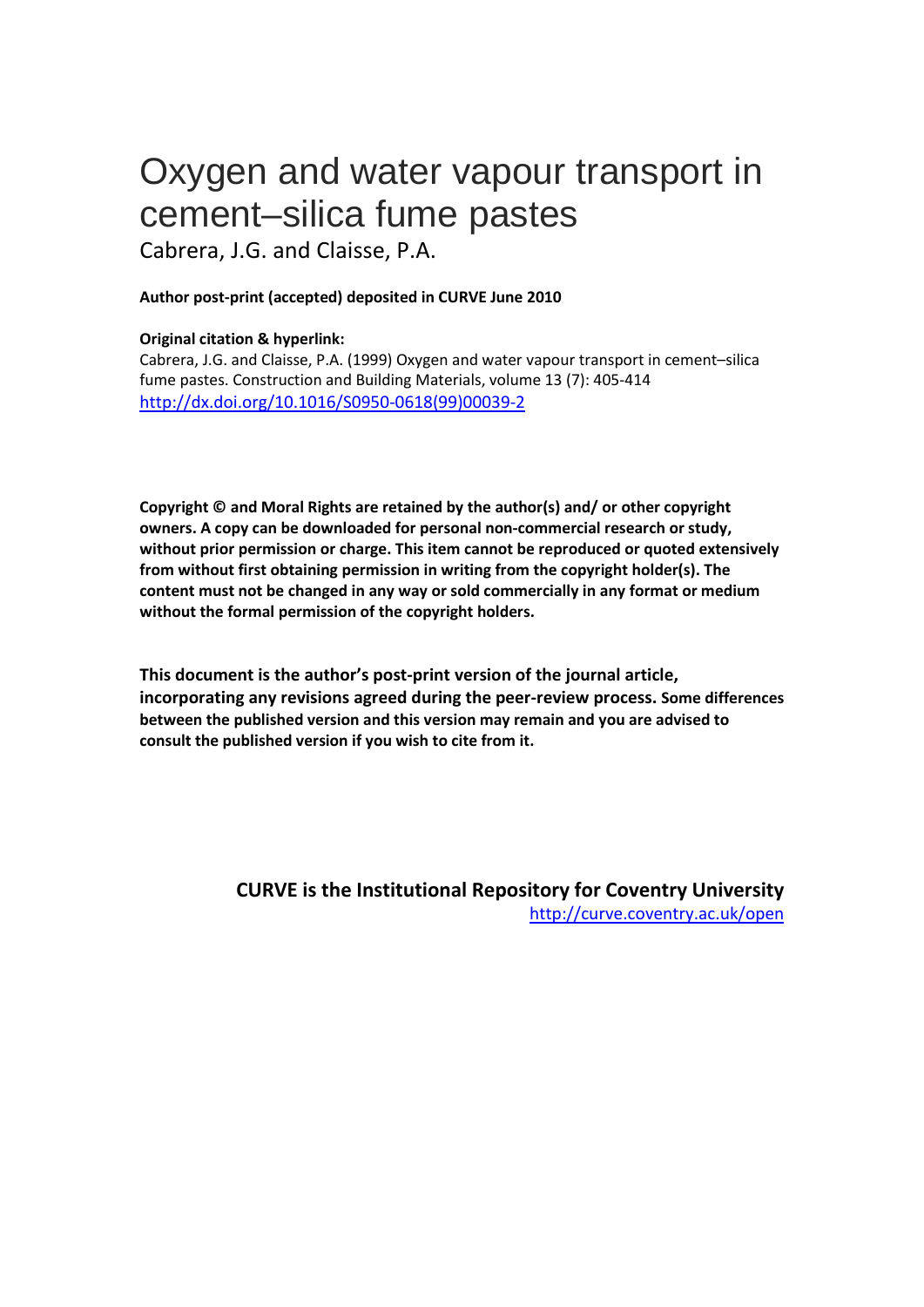# **OXYGEN AND WATER VAPOUR TRANSPORT IN CEMENT-SILICA FUME PASTES**

#### by

# J G CABRERA\* AND P A CLAISSE\*\*

\* Civil Engineering Materials Unit, School of Civil Engineering, University of Leeds, Leeds, LS2 9JT, UK

\*\* Department of the Built Environment, Coventry University, Coventry, CV1 5SB, UK

#### **ABSTRACT**

Partial replacement of cement with Silica Fume (SF) has been proposed as a method of reducing the corrosion rate of embedded reinforcing steel in concrete. Experimental work has been carried out to determine the effect of the SF on the transport rates of oxygen and water in cementitious samples.

By analysing the effect of different pressure drops across the samples it is concluded that the flow of oxygen is described by the Darcy equation, but the flow of water vapour is not. The different mechanisms of transmission cause the transmission rates for oxygen to be spread over a far greater range than those for water vapour with some of the SF samples almost impermeable to oxygen.

#### **INTRODUCTION**

In order to sustain the corrosion of reinforcing steel in concrete it is necessary that both oxygen and water are transported through the cover to the bars. Both materials must penetrate the same depth of cover in order to reach the reaction site from the external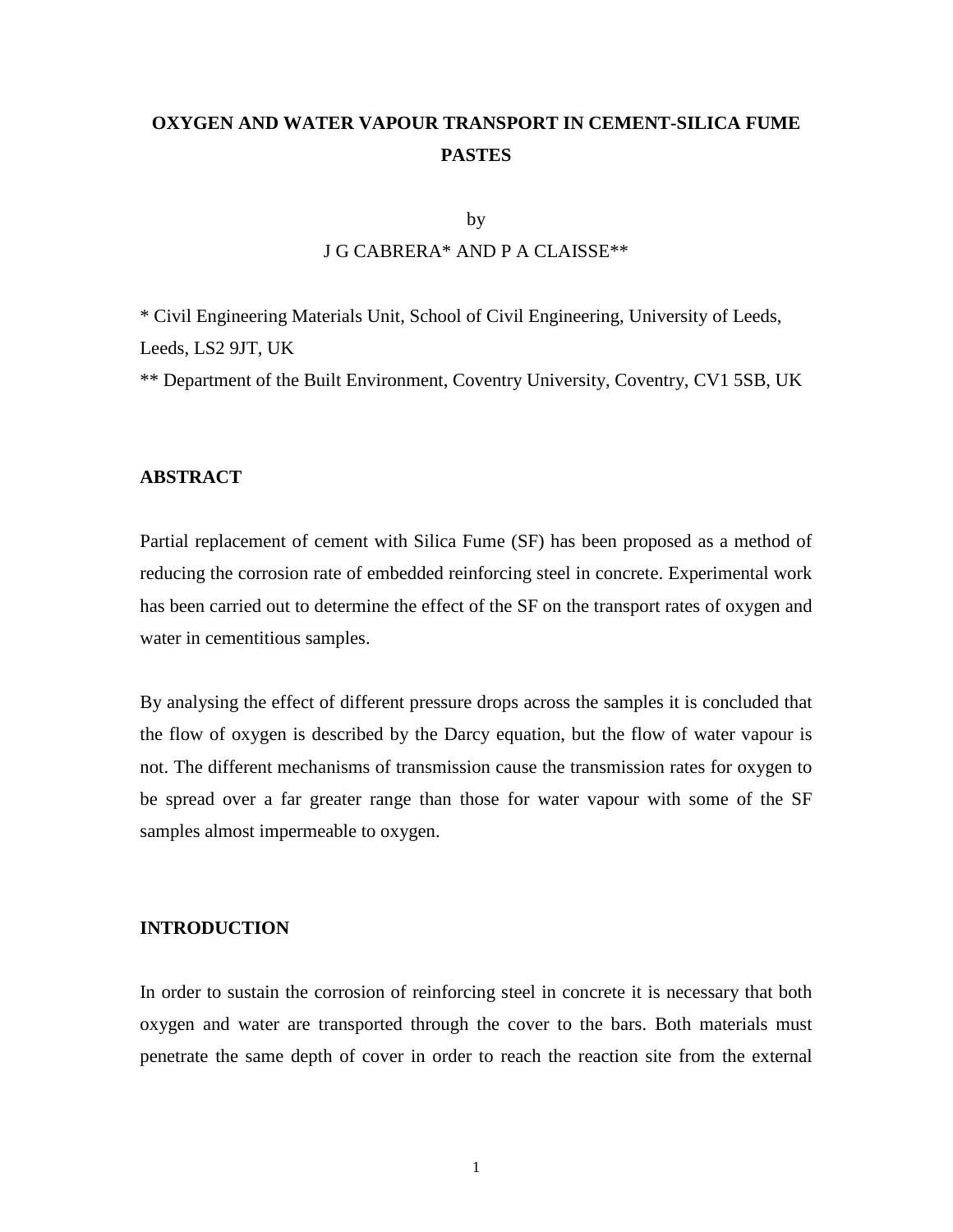environment. If the corrosion process is subject to control from these processes, it will therefore be limited by the material which has the slowest transport rate through concrete.

For the oxygen the situation is relatively simple because it will generally be transported as a gas. There will be some contribution from solution-diffusion in wet concretes, but this is unlikely to be significant in structures which are not submerged in water. For the water there are three possible mechanisms, some may enter the concrete as a liquid, some may enter as vapour and condense and some may be transported as vapour.

Partial cement replacement with Silica Fume (SF) has been proposed as a method of reducing the corrosion of reinforcement in concrete (1). The experiments described in this paper are intended to show the effect of this replacement on the transmission of water vapour and oxygen.

#### **EXPERIMENTAL METHODS**

#### Mix Designs and Curing

Two mortar mixes with  $OPC + SF$  and two with OPC were used. The mix details are shown in Table 1.

Table 1. Mix Proportions

| Mix                              | A     |       |       |       |
|----------------------------------|-------|-------|-------|-------|
| Silica Fume/(Cement + $SF$ )     | 0.20  |       | 0.20  |       |
| $Water/(Cement + SF)$            | 0.30  | 0.30  | 0.46  | 0.46  |
| $Superplasticiser/(Cement + SF)$ | 0.014 | 0.014 | 0.019 | 0.019 |
| Fine Aggregate/(Cement + $SF$ )  | 1.5   | 1.5   | 2.3   | 2.3   |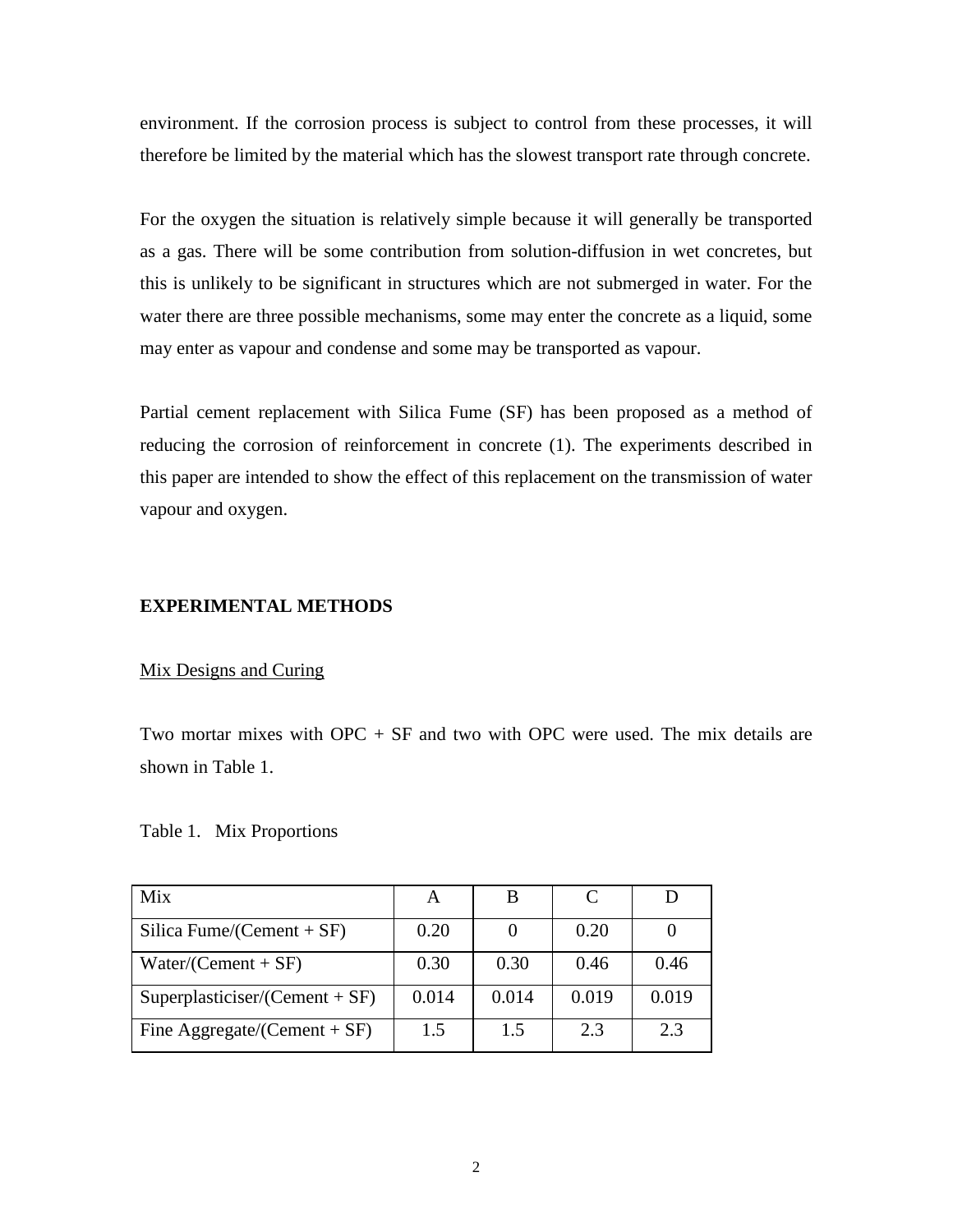The SF was supplied by Elkem Chemicals from their works in Norway. The superplasticiser was a salt of napthalene formaldehyde condensate supplied by FEB (UK). The fine aggregate came from North Nottinghamshire and was a natural sand with a grading in zones 2-3 to BS882 (2). The percentages given for superplasticiser were calculated from the quantities of solids which form 40% of the solution as supplied. Paste samples were made with the same proportions without the fine aggregate.

The samples were mixed in a Hobart mixer. The superplasticiser was mixed with the water and added to the sand and cement when they had already been mixed in a dry condition. Mixing continued for two minutes after a uniform consistency was observed. The highest speed of the mixer was used for the mixes with lower workability but for those with highest workability this caused them to be ejected from the mixer and a lower speed was used. The samples were cast in the appropriate moulds, kept covered in the laboratory for 24 hours and then placed in the following curing conditions.

| Curing Condition 1 (CC1): $99\% \text{ RH}$ , $20^{\circ} \text{C}$ |                                                                                |
|---------------------------------------------------------------------|--------------------------------------------------------------------------------|
|                                                                     | Curing Condition 2 (CC2): Treated with curing membrane and then stored at      |
|                                                                     | 70% RH, 20 $\rm{^{\circ}C}$ for 6 days and then in water at 6 $\rm{^{\circ}C}$ |
| Curing Condition 3 (CC3): In water at $6^{\circ}$ C                 |                                                                                |

The temperature of  $6^{\circ}$ C was chosen as being the lowest at which mixes of this type should be placed on a well managed site.

#### **MEASUREMENT OF OXYGEN TRANSMISSION**

#### Apparatus

The apparatus used for testing was designed by Cabrera and Lynsdale (3). The rate of flow was measured with a bubble flow meter. The apparatus is shown in Figure 1. The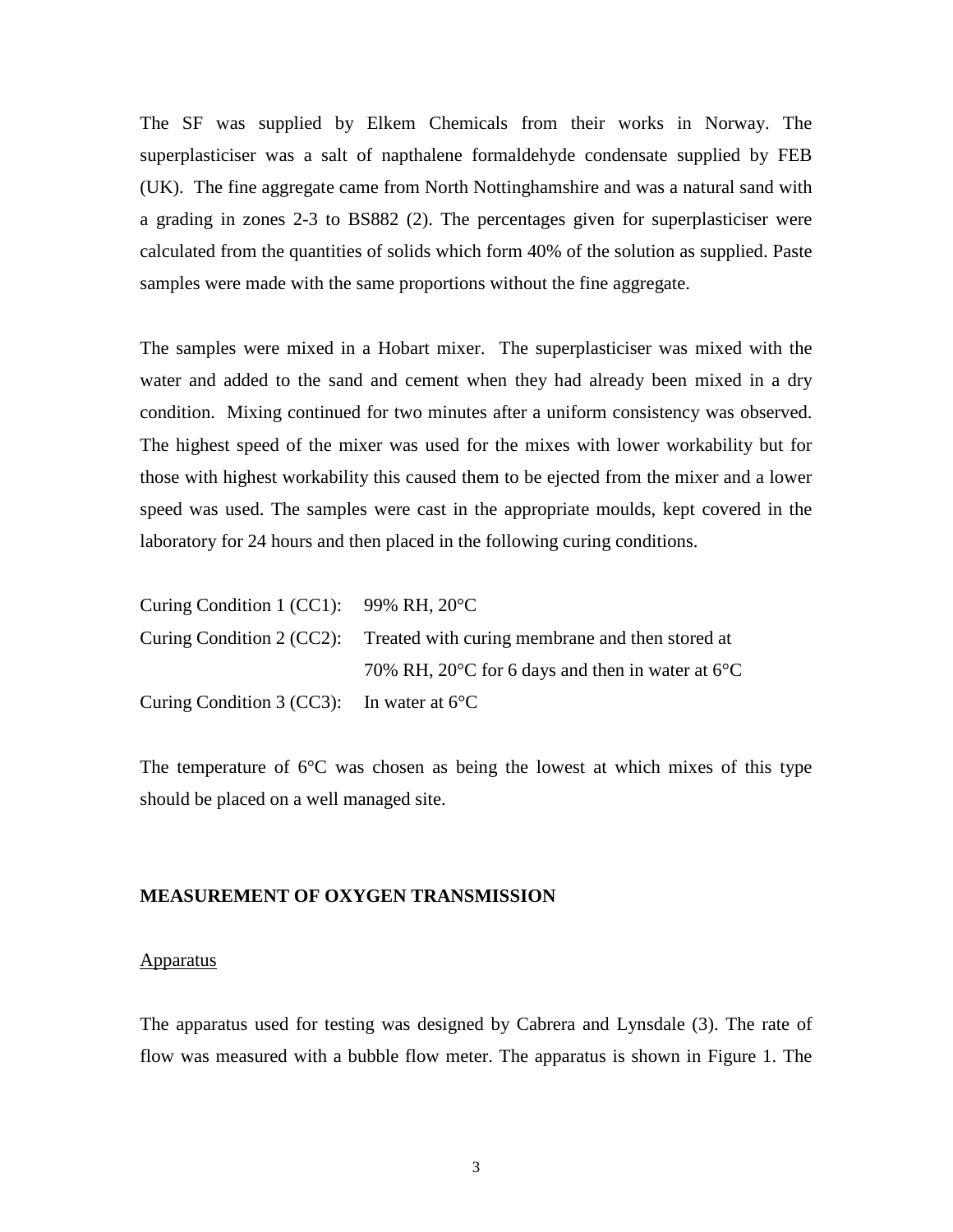seal is formed by first coating the curved surface of the sample with silicone rubber and then compressing it into a surround of synthetic rubber.

#### Preparation of the Samples

Mortar samples were cast as 100 mm cubes. When they were struck, 25 mm cores were cut from them and 20 mm long samples were cut from the central portion of the cores.

At the test age the samples were dried for 24 hours and at  $105^{\circ}$ C and placed in a dessicator. When they had cooled, a thin film of silicone rubber was applied to the curved surfaces and allowed to set for 24 hours before testing.

Before testing the "Curing Condition 2" samples, any remaining curing agent on the end surfaces was removed using No. 40 grit sandpaper. Penetration of this material into the pores could, however, have reduced the flow rates but inspection of the samples indicated that this would not have been significant.

# Testing Procedure

The samples were tested at applied oxygen pressures of 1 and 2 atmospheres above ambient. Two samples were tested for each condition. Before testing, the samples were allowed a minimum of 30 minutes to equilibrate and to purge the air from the system and for samples with very low flow rates this was increased to several hours. Two readings were taken on each sample at each pressure and the average of these two readings was used. Different diameter bubble flow meters were used ranging from 1.7 mm for very low flows, to 10 mm for high flows.

Leakage was checked using some spare samples, these were spread with silicone rubber over the flat surfaces as well as the curved surface and checking that there was no gas flow. No flow was observed. If there had been any substantial leakage the range of the data would have been increased.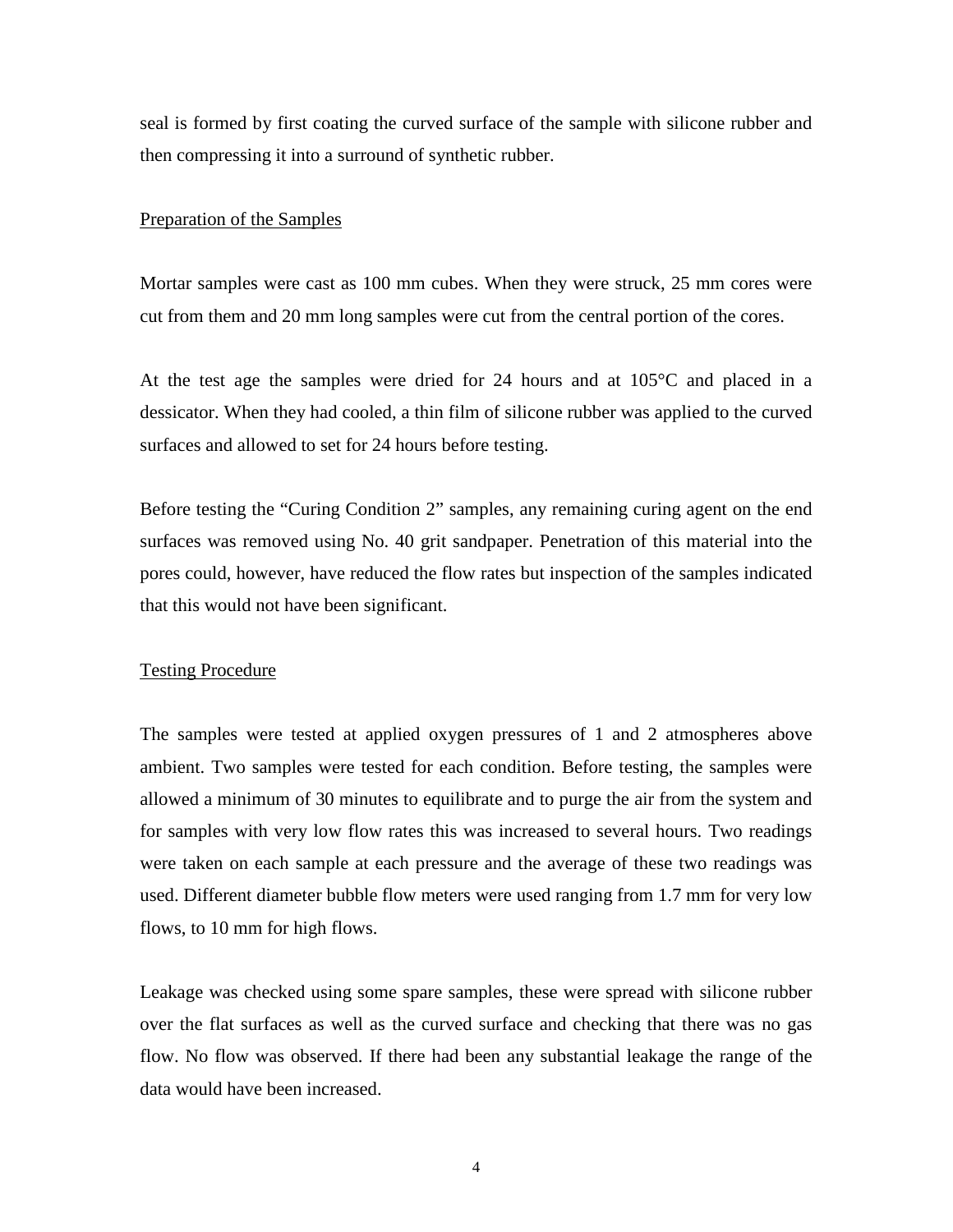# **Calculation of a Coefficient**

#### The Basis of the Method:

Lawrence (4) discusses a number of different possible coefficients of permeability. In later work Lawrence (5) uses a method based on Darcy's law. This has also been used by Bamforth (6), Nagataki and Ujike (7) and Cabrera and Lynsdale (3) and is easily derived as follows.

For one dimensional flow Darcy's law states that:

$$
\mathbf{v} = \frac{\mathbf{k}}{\mathbf{e}} \cdot \frac{\mathbf{dp}}{\mathbf{dx}} \tag{1}
$$

Where:

 $v =$  velocity of the fluid

 $k =$  coefficient of permeability

 $e$  = viscosity of the fluid

 $x =$  distance from the surface of the sample

 $p = pressure$  at position x (all pressures are measured relative to vacuum)

If Q is the volume per second passing through the sample measured at the low pressure  $P_1$  (assuming an ideal gas):

$$
Q = v.A.\frac{p}{P_1} \tag{2}
$$

Where:

 $A = \text{cross sectional area of the sample}$ 

 $P_1$  = the low pressure (i.e. the pressure on the outlet side of the sample, this is atmospheric pressure in this work)

$$
\frac{Q}{A} \cdot \frac{P_1}{p} = \frac{k}{e} \cdot \frac{dp}{dx}
$$
 (3)

and: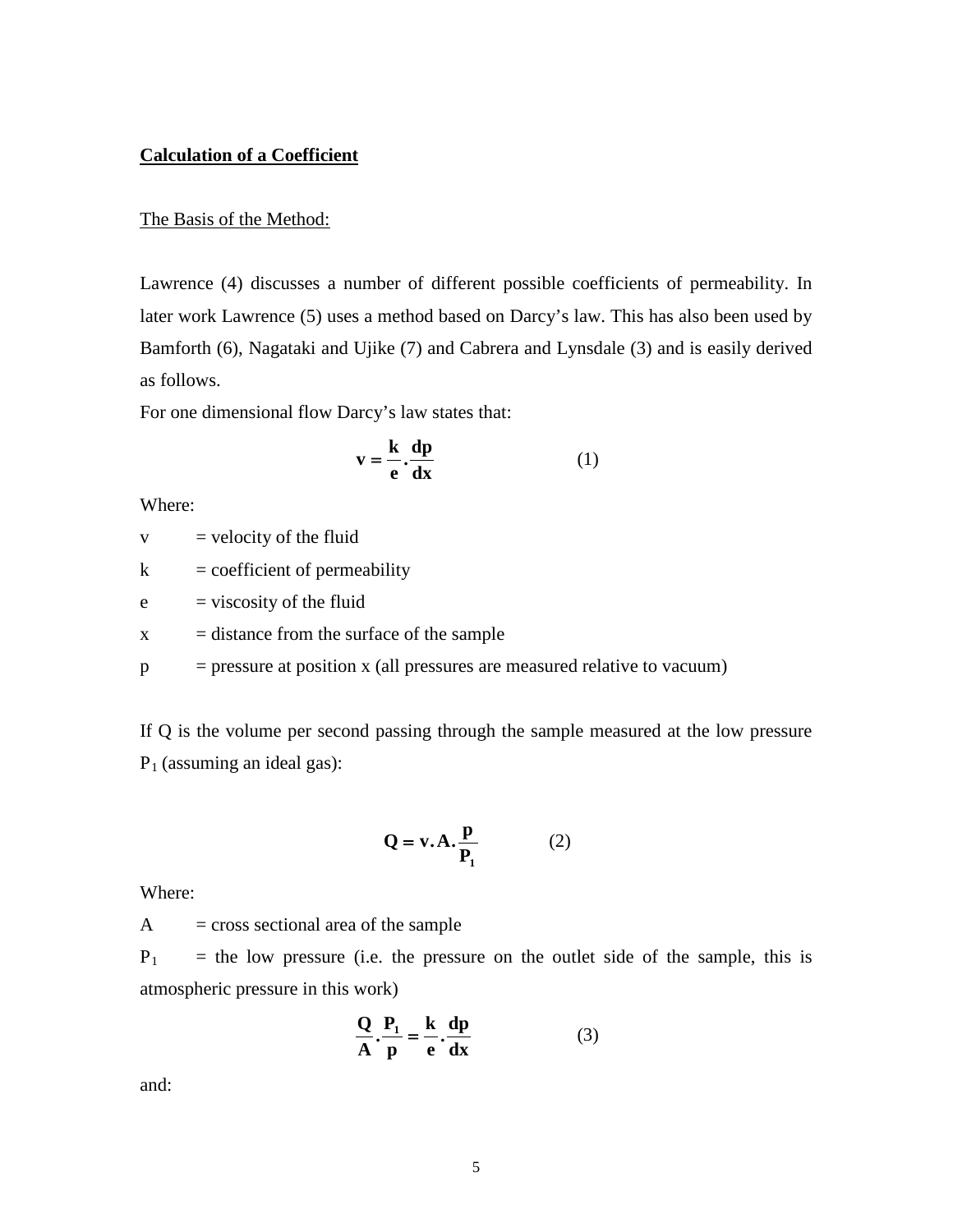$$
\frac{dx}{dp} \cdot \frac{A.k}{Q.e.P_1} . p \tag{4}
$$

integrating across the sample:

$$
t = \frac{A.k(P_2^2 - P_1^2)}{2Q.e.P_1}
$$
 (5)

Where:

 $P_2$  = high pressure (i.e. the pressure on the input side of the sample)  $t =$  sample thickness

Thus:

$$
k = \frac{2 \cdot t \cdot Q \cdot e \cdot P_1}{A (P_2^2 - P_1^2)}
$$
 (6)

The viscosity of oxygen gas  $e = 2.02 \times 10^{-5} \text{ Ns/m}^2$ 

 $P_1 = 1$  atmosphere = 0.101 MPa

# Relationship between readings at different pressures

The relationship between the readings at the two pressures is shown in Figure 2 which is plotted logarithmically to spread the readings. It may be seen that the data lie very accurately on the line of equality indicating that the use of Darcy's equation was justified. The average of the two readings was calculated and is plotted in Figure 3.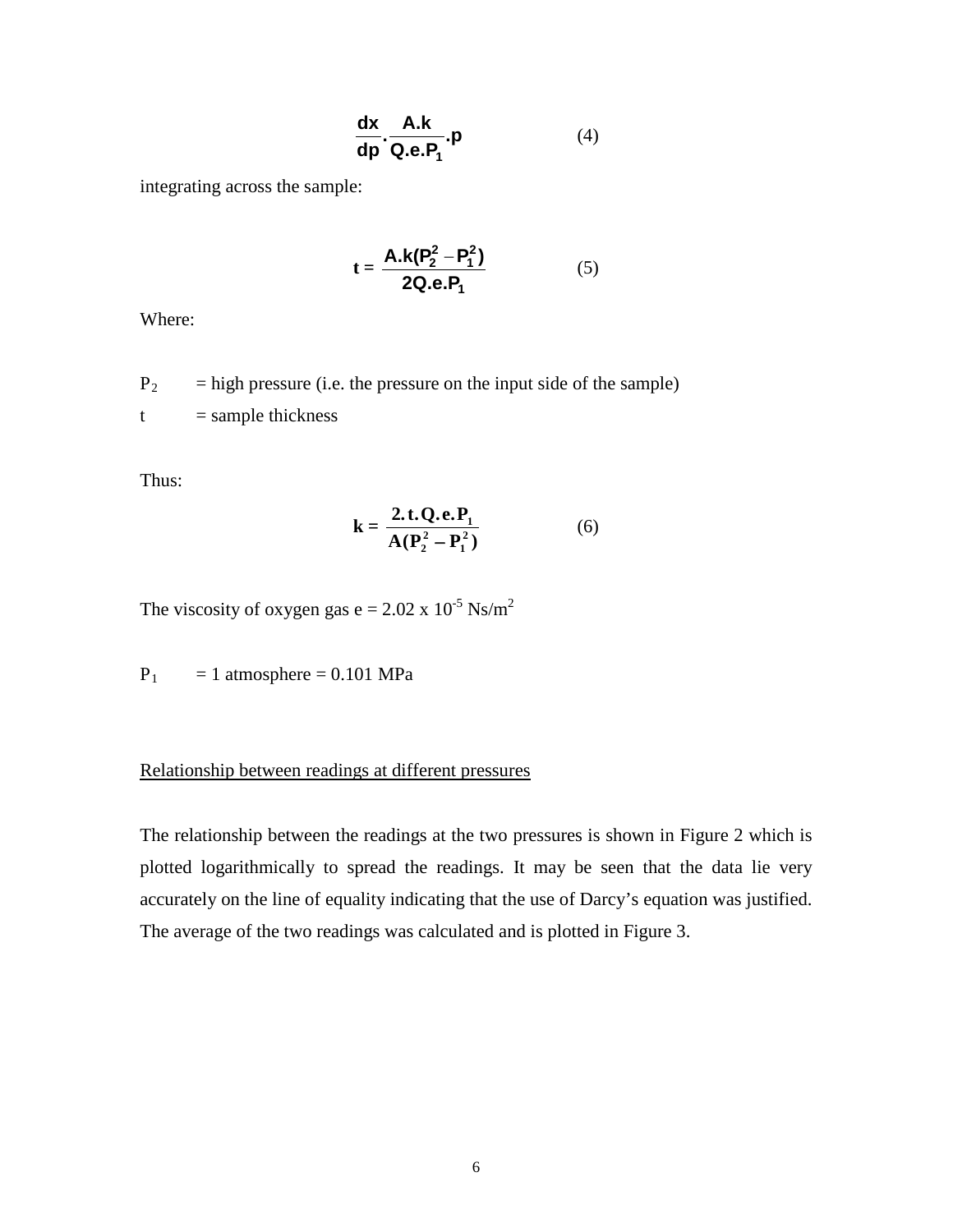# **MEASUREMENT OF VAPOUR TRANSMISSION**

### Preparation of the Samples

Paste samples for measurement of water vapour transport were cast as 100 mm cubes and 25 mm diameter cores were cut from them before curing. At the test age thin discs were cut from the central portion of the cores. The thickness of each disc was measured with a micrometer. The thickness of all the discs fall in the rang of 3.5 - 4.7 mm. The discs were permitted to dry at room temperature for approximately two hours and then set in epoxy resin in holes formed in the lids of 125 cc sample bottles. The bottles were then part filled with de-ionised water and the lids put on them and sealed as shown in Figure 4. The effectiveness of the seals was checked by briefly inverting the bottles. the bottles were then placed in trays in large storage containers. Details of the environmental conditions in the containers are as follows:

All of the containers were kept at 21°C. The RH was checked periodically using an electronic probe.

The water transmission rate was measured by weighing the bottles. Two samples were tested for each of the 4 mixes, 3 curing conditions, 3 test ages and 3 containers to give a total of 216 bottles.

#### Blank Tests

In addition to the sets of cementitious samples, a number of blank samples (coins) were tested. No measurable weight loss occurred and this confirmed that the bottles and seals were impermeable and the only transmission path was through the samples.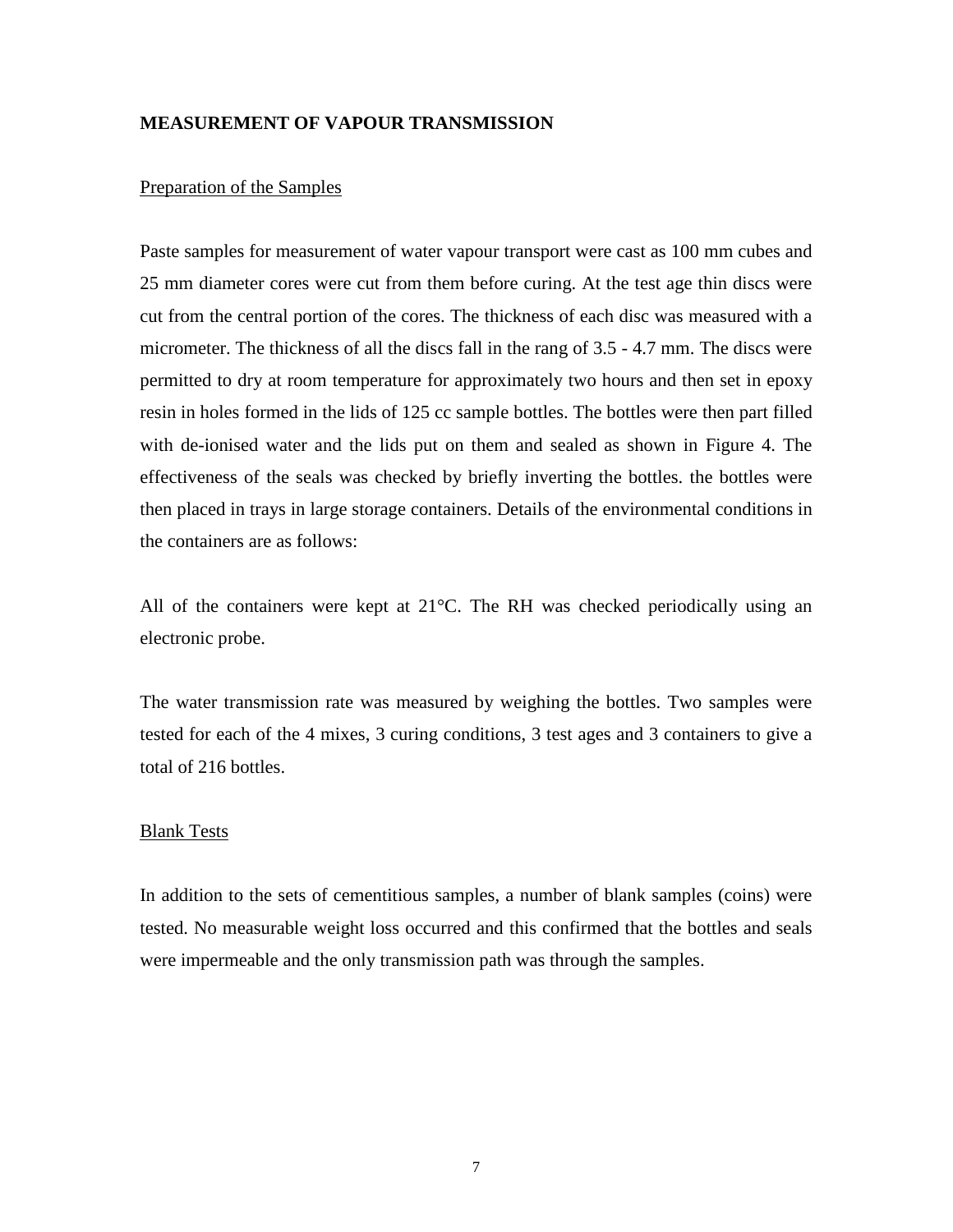# **ANALYSIS OF THE DATA**

#### Initial preparation

The weights of the bottles were initially plotted against time, a typical plot showing results of 6 samples is shown in Figure 5. These plots were used to identify bottles where obvious leakage was causing a wrong result. Out of the total of 216 bottles, there were 3 of this type and the results from them were not used.

#### Interpretation of the data

It may be seen from Figure 4 that the initial mass loss rate is higher than the steady state. The following two processes are believed to contribute to this effect.

- 1. When the samples were first installed they had a relatively constant moisture content throughout. Whatever the final distribution, it was certainly not constant across the thickness. An increase in moisture content on the wet side would not affect the measured weight but a loss from the dry side would cause a loss of weight. The factors controlling the exact rate of moisture loss are complex because the rate of migration of water will depend on the local humidity gradient and the total amount to be lost from any given depth will depend on the final distribution. As a rough approximation it is, however, reasonable to assume an exponential decay, i.e. the rate of loss will be proportional to the amount remaining to be lost.
- 2. When the samples were installed they were not fully hydrated. Due to the presence of moisture the hydration will have continued and the hydration products will have formed in previously open pores. The factors controlling the transmission rate are again complex because the rate of hydration will depend on the availability of water. An exponential decay may be very approximately justified by assuming that the rate of hydration depends on the quantity of cement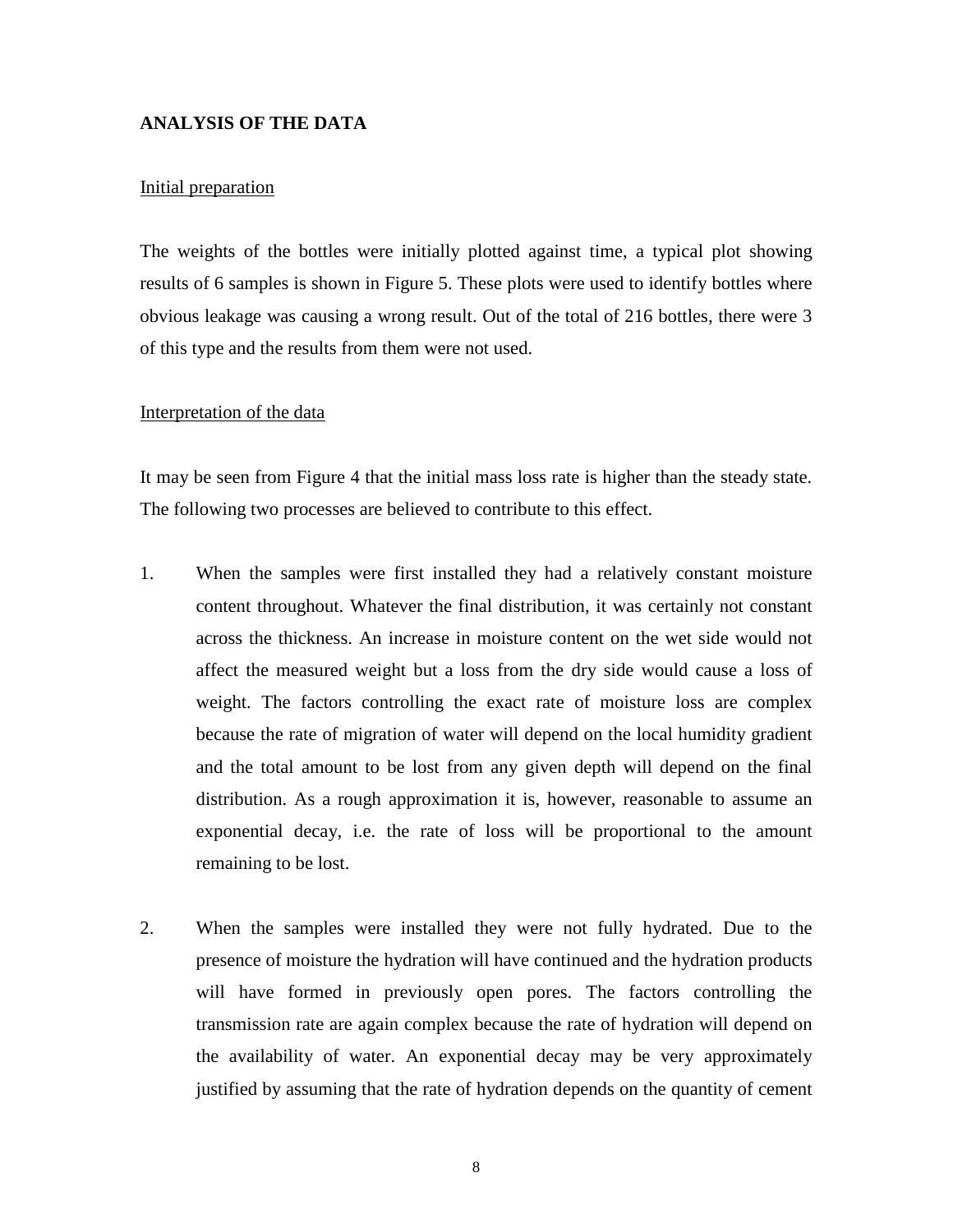remaining to hydrate and the rate of transmission decreases linearly with the quantity of hydration products present. Thus the rate of hydration will decay exponentially and the rate of transmission will follow it.

If the two processes are assumed to proceed at approximately the same speed they may be represented by a single term to describe the initial additional losses, i.e.

 $\rm M_{o}e^{-Kt}$ 

Where, K is a rate constant to represent the effect of both processes.

Thus,

$$
M = M_o - M_o e^{-Kt} + Ct \tag{7}
$$

Where:

 $M =$  cumulative mass loss to current time t  $M_0$  + Ct = linear long term mass loss

This equation was fitted to each set of results and thus for each sample the constant C represents the steady state loss and the constants  $M_0$  and K show the extent and duration of the initial additional losses. These values are shown in Table 2 for the experimental results shown in Figure 5.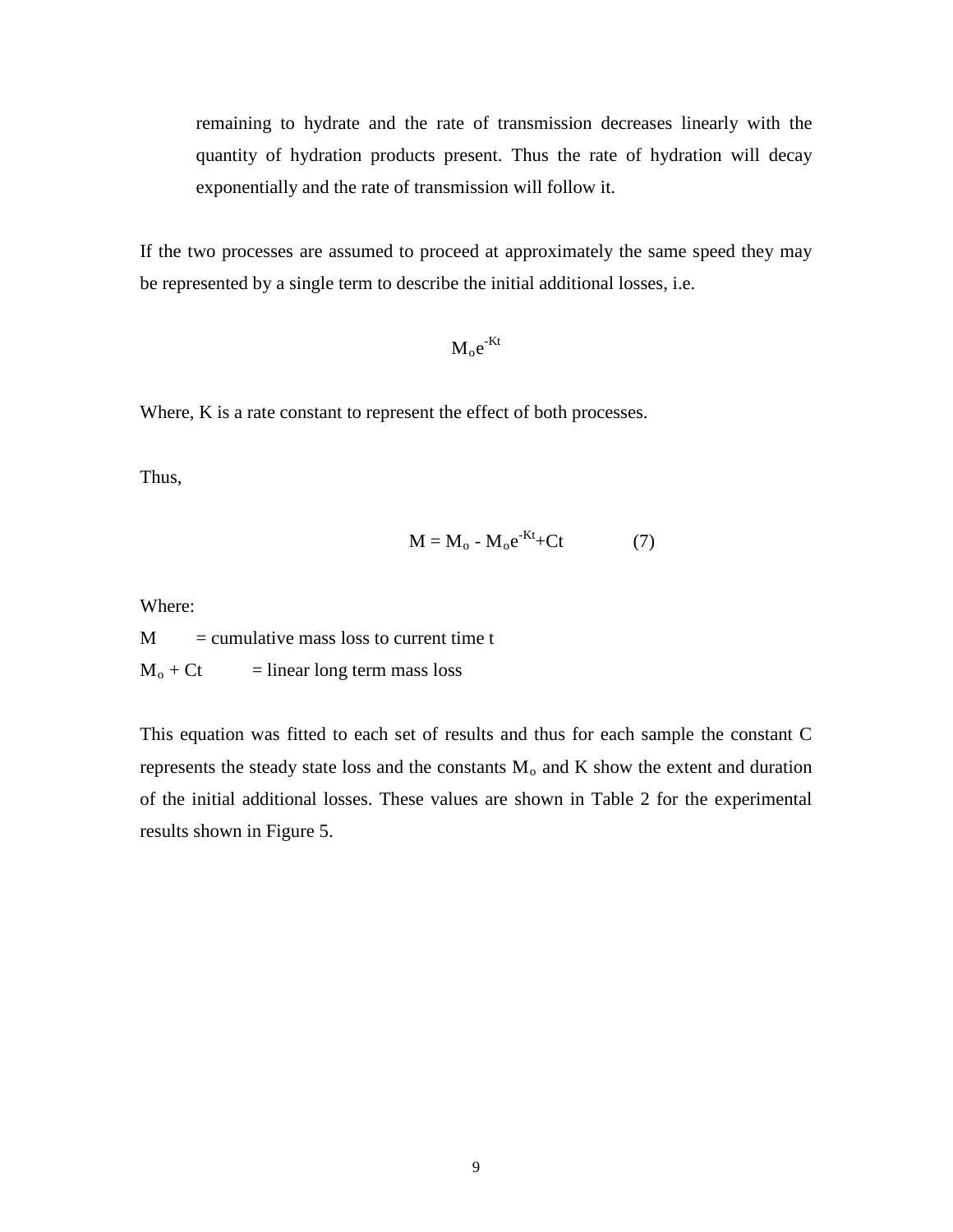|                |                |               | Constants |         |
|----------------|----------------|---------------|-----------|---------|
| Test age, days | Sample No.     | $\mathcal{C}$ | $M_{o}$   | $\bf K$ |
| 3              |                | 0.026         | 1.186     | 0.056   |
| 3              | $\overline{2}$ | 0.024         | 1.240     | 0.055   |
| 28             |                | 0.019         | 0.784     | 0.067   |
| 28             | $\overline{2}$ | 0.019         | 0.689     | 0.061   |
| 90             |                | 0.016         | 0.545     | 0.131   |
| 90             | 2              | 0.015         | 0.547     | 0.155   |

# Table 2. Values of the constants of equation (7). Results for mix C, Container 1, CC1.

# Effect of sample thickness

A number of different coefficients have been used for vapour transmission rates. Henry and Kurtz (9) found the rate of transmission through concrete using the wet cup method (i.e. with water in the bottles as used in this work) to be independent of the sample thickness and used a coefficient which is independent of the thickness. Using the dry cup method (i.e. with dessicant in the bottles) Woodside (10), Wierig (11) and Spooner (12) assumed the rate to be proportional to thickness and Mills (13) derived a dependence on the square of the thickness.

The dependence on thickness in the data was checked by considering each similar pair of samples. For each pair the percentage difference in thickness and the percentage difference in the constants C, M and K were calculated. No correlation was found between any of the constants and the thickness and it was thus concluded that the rate is independent of thickness.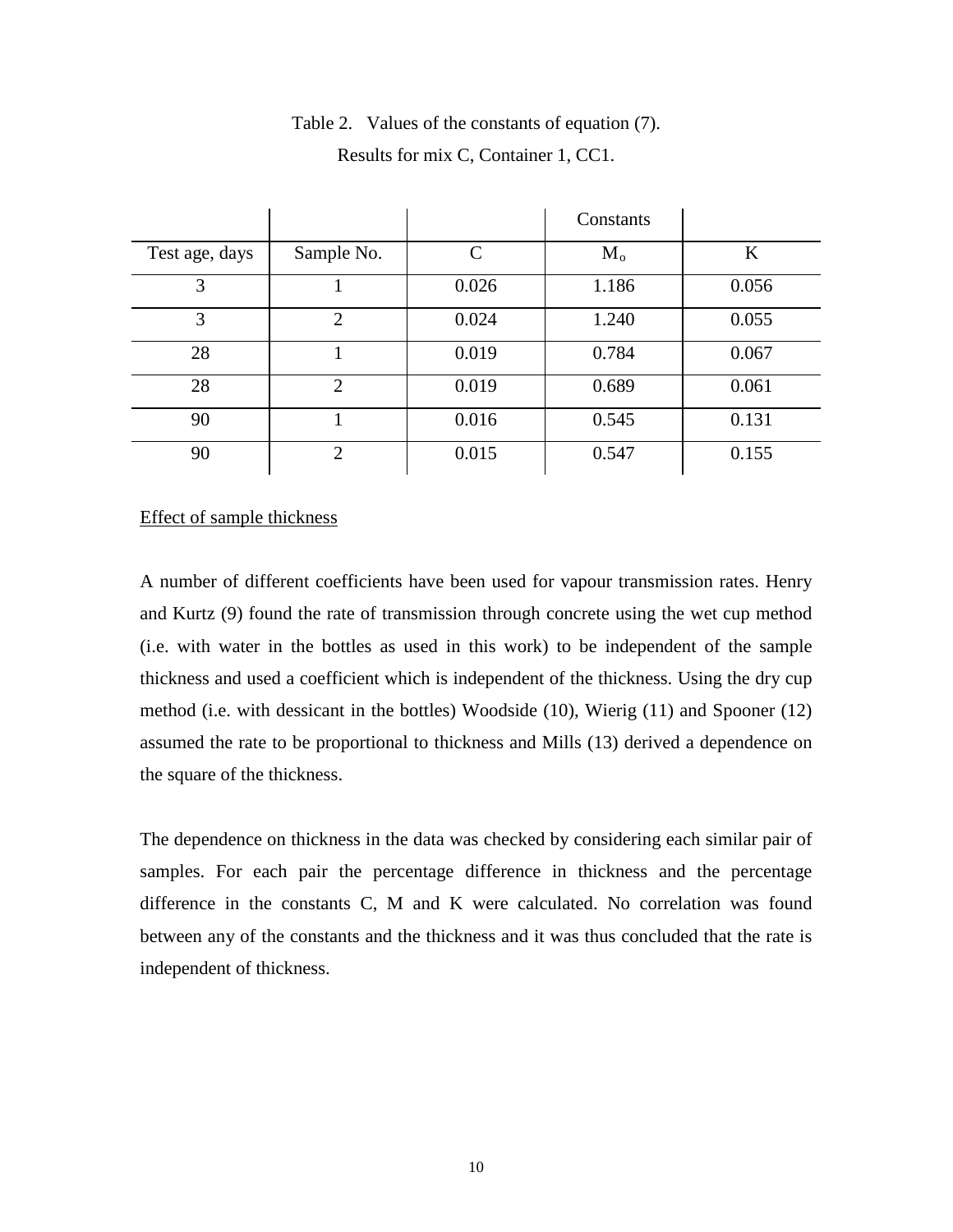# Effect of Relative Humidity (vapour pressure difference)

Henry and Kurtz (9) found some dependence on RH but only after 100 days. Wierig (11), however, reported a non-linear dependence.

In this paper dependence of the measured weight losses on relative humidity was investigated by plotting the relationship between the results from the samples exposed to different environments (Figure 6). It may be seen that there are clear linear relationships between the results from the different environments i.e. different relative humidities.

The target RH for container 1 was 70% and for container 2 it was 55.2% and thus a linear dependence of rate on RH would give a ratio of  $(100-55.2)/100-70$  = 1.49. If Darcy's law is applied equation (6) shows that each of the terms is squared and this gives a ratio of 1.36. The other ratios are in Table 3.

| Container | Ratio of RH drop | Darcy Ratio | Observed C Ratio |
|-----------|------------------|-------------|------------------|
|           | 1.49             | 1.36        | $0.95(0.88)$ *   |
| 3/2       | 1.95             | 1.41        | $1.83(0.85)*$    |

Table 3. Effect of relative humidity on weight loss.

\*Figures in brackets after the ratios are the values of R squared for the relationship.

The data indicates that the losses from container 1 were higher than expected because of increased air circulation (container 1 was open but containers 2 and 3 were closed). The relationship between containers 2 and 3 shows a direct dependence on RH more than a Darcy relationship.

An average of the results for the three containers was obtained after multiplying the results from containers 1 and 3 by a constant factor to give each set the same mean value in order to give equal weighting. The average is plotted in Figure 7.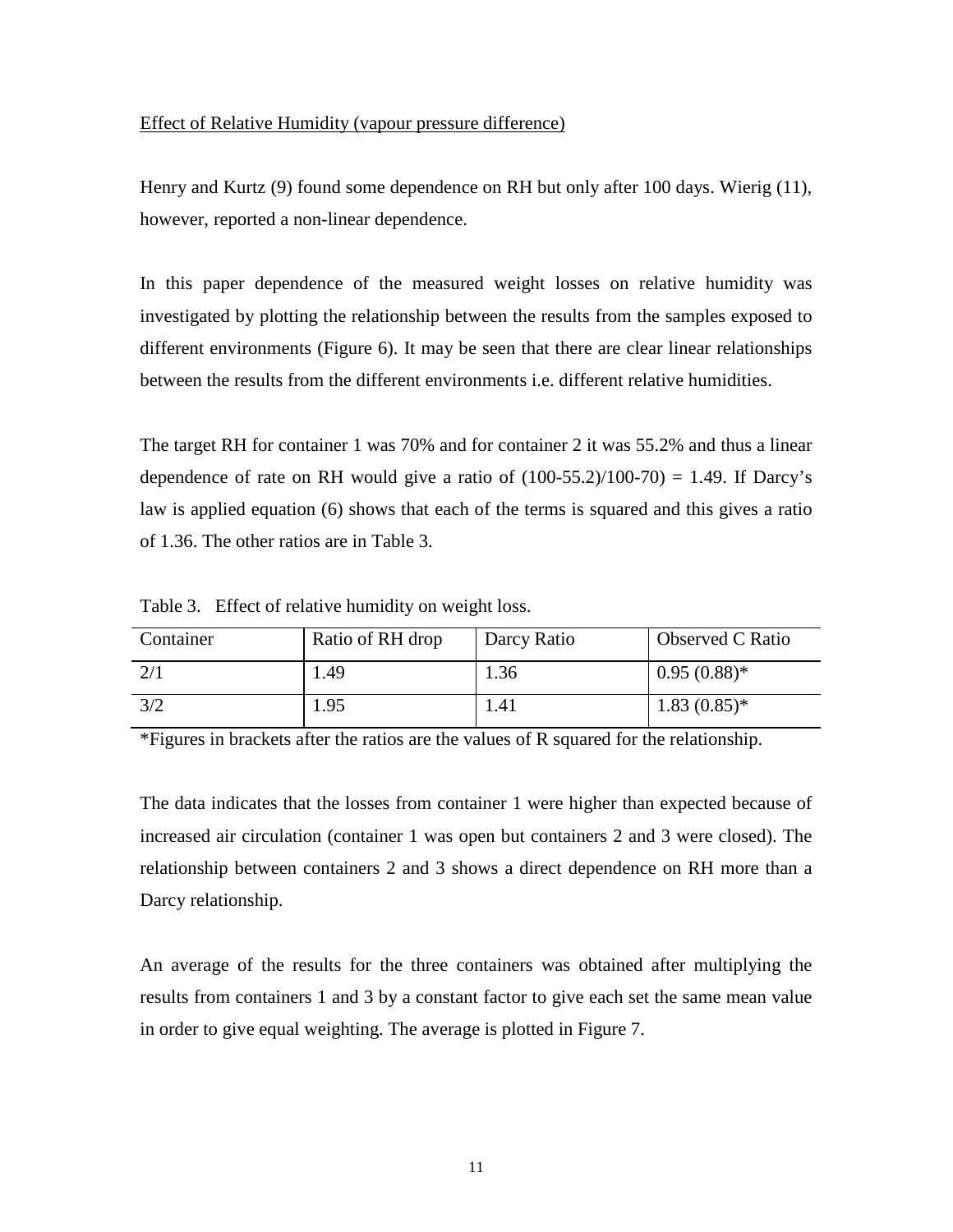#### **MEASUREMENT OF POROSITY**

Two further sets of paste samples were cast and cured in the same way and were tested as follows:

One set was dried, ground, weighed and tested in a helium Autopycnometer to give the specific gravity. This machine measures the volume of helium that a sample displaces (i.e. the net volume). The sample is positioned in one of two chambers which initially have equal volumes. After evacuation an equal volume of helium is introduced into each chamber and the pressures are measured. The machine then calculated a volume change to the empty chamber to make the two volumes equal, i.e. to compensate for the presence of the sample. The volume change is effected with a piston and the helium is introduced again. The cycle repeats until equal pressures are found in both chambers at which time the volume of the sample is known from the position of the piston.

The second set was weighed wet and surface dry and then dried to constant weight at 110°C to give the dry density.

The porosity was then calculated from the specific gravity and the dry density. The results are presented in Figure 8. The consistent trends which may be observed in this figure indicate that the resolution of the measurements was adequate to differentiate the samples.

#### **DISCUSSION**

# The mechanisms of transmission

The experiments indicate that the transmission of oxygen is adequately described by the Darcy equation, confirming findings of other workers (3,4,5). The mechanism of transmission of water vapour is clearly different. This difference is shown very clearly in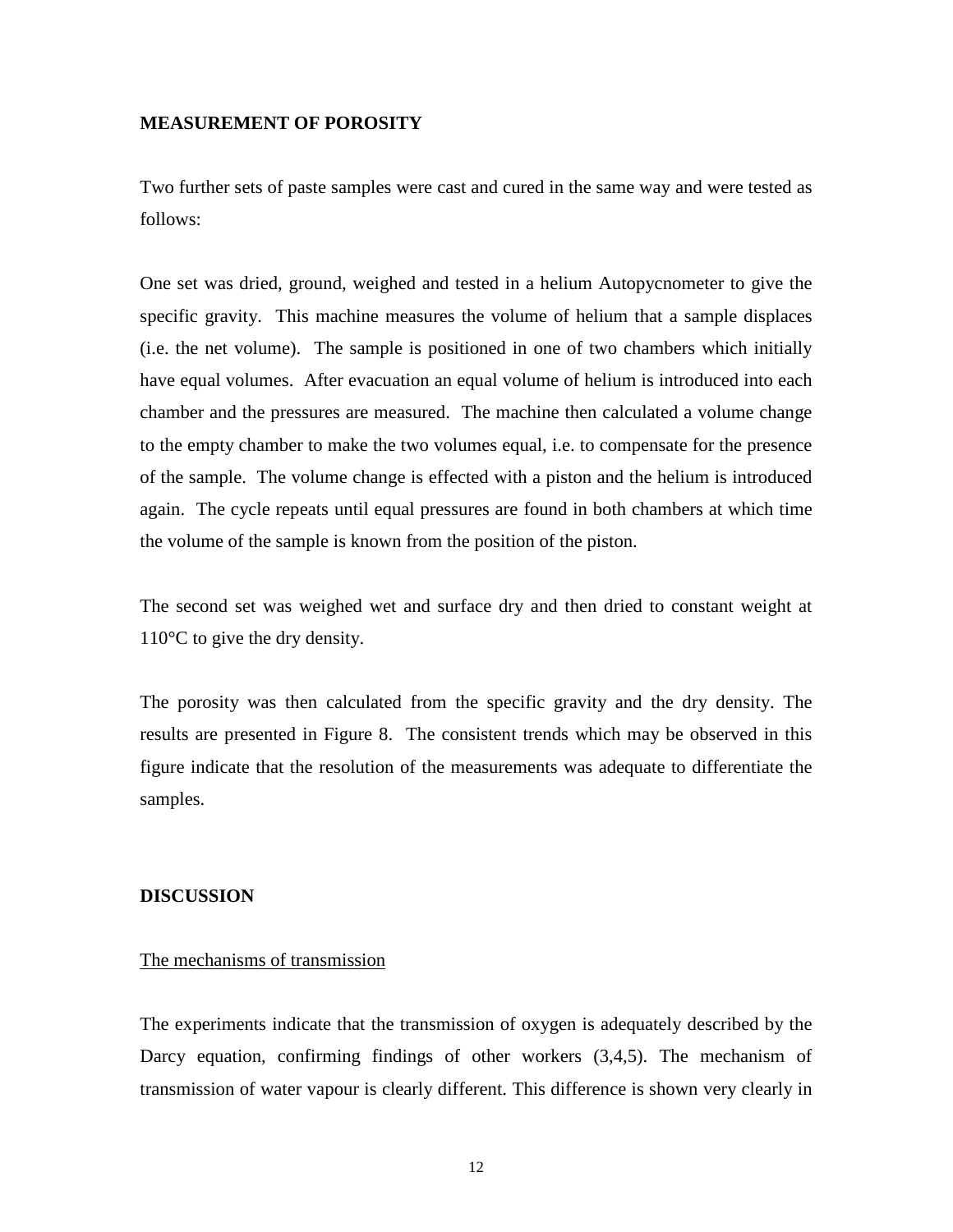Figure 9 where the results of oxygen transmission are plotted against vapour transmission and the log of the oxygen permeability has similar range to the water transmission measurements. The observation that the water transmission rate is independent of the sample thickness severely limits the choice of possible mechanisms. The possibility of a continuously changing moisture content across the thickness consistent with a Darcy relationship is ruled out. Bazant and Najjar (14) observe that the mean free path of a molecule of water vapour at room temperature is many times greater than the size of continuous pores in concrete and Mills (13) observes that at 96% RH pores with diameters below 35 mm will sustain a meniscus. It may therefore be concluded that, with the exception of an outer surface layer, the pores are all either full of water or vapour at near 100% RH. Wierig (11) shows experimental readings of the vapour pressure across a wall with RH 95% and 0% on each side and it remains at 95% until the mid-point. He also shows a graph of transmission rate against thickness which indicates that the transmission rate is independent of thickness for thin samples, but dependent for thicker ones (more than 10 mm thick for mortar samples). The model proposed above would indicate that keeping one side at 100% RH would extend the range for which the transmission rate is independent of thickness.

Further support for the theory that this is not a vapour diffusion process is gained from the observation of water droplets on the underside of the samples. These droplets will clearly prevent the ingress of any gas or vapour into the sample. Rose (15) discussed the various degrees of saturation possible in a porous body. He suggests two mechanisms of transmission without full saturation, but without a vapour pressure gradient. One takes place when just the necks of the pores are filled with water, where vapour condenses on one side of the neck and evaporates from the other. The other mechanism is surface creep of a fine film of water coating the pore surfaces.

Powers (16) proposes a mechanism for the loss of water from the dry side. He observes that if it was necessary for water to evaporate from surfaces in the necks of the outer pores as in the "ink bottle" analogy virtually no water would be lost. He therefore proposes a mechanism where the process is controlled by the formation of vapour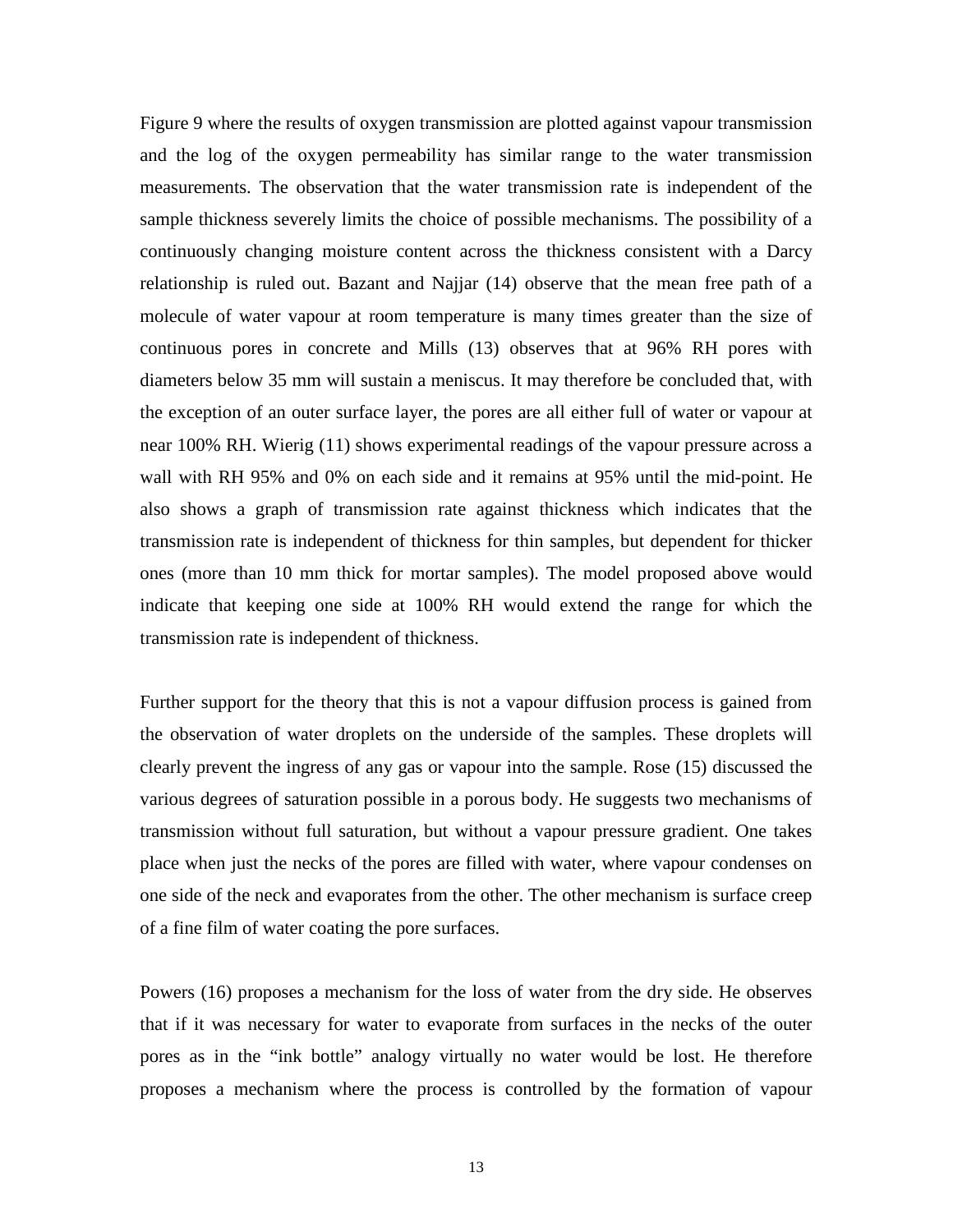bubbles in those pores at the surface which are of adequate size. The total areas which will be intersected by a cut through a sample will form the same fraction of the cut surface area as the fraction of the sample volume occupied by the pores, i.e. the porosity. This would indicate that the rate would be linearly dependent on porosity which may be seen to be a measure of a surface as well as bulk property. The relationship is shown in Figure 10 and it can be seen that the line is an excellent fit  $(R^2 = 0.81)$  but it does not pass through the origin (for the steady state 90 day porosity values were used). The data indicate that at porosity 11% the pores become either discontinuous or too small for bubble formation and the transmission stops.

# The effect of test age

It may be seen from figures 7 and 8 that the vapour transport and porosity decrease with increasing maturity as expected. Figure 3, however, shows the oxygen permeability increasing with time for the SF samples from curing condition 1 (moist cure at  $20^{\circ}$ C). It is possible that this could have been caused by open porosity caused by the depletion of lime during the progress of the pozzolanic reaction but the absence of this effect in the dry cure samples (CC2) indicates that it was caused by cracking as a result of the drying procedure on the SF samples. It is therefore indicated that the conditions most likely to produce samples which are virtually impermeable to oxygen in normal environments are prolonged moist curing of SF samples with low w/c ratios.

# The relative importance of the two measurements

The results from the vapour transmission experiment have been presented in units of weight loss because of the permeability model used for the oxygen results was not correct for the physical process. If the equations are used, however, to obtain an estimate of the relative effect of the two processes the permeability coefficients in  $m^2$  are equal to 7  $\times$  $10^{-16}$  times the weight loss in g/100 day. This calculation assumes that the transmission of water is by pure vapour permeation and should therefore be treated with considerable caution, a value of  $10^{-5}$  has been used for the viscosity of water vapour. Using this factor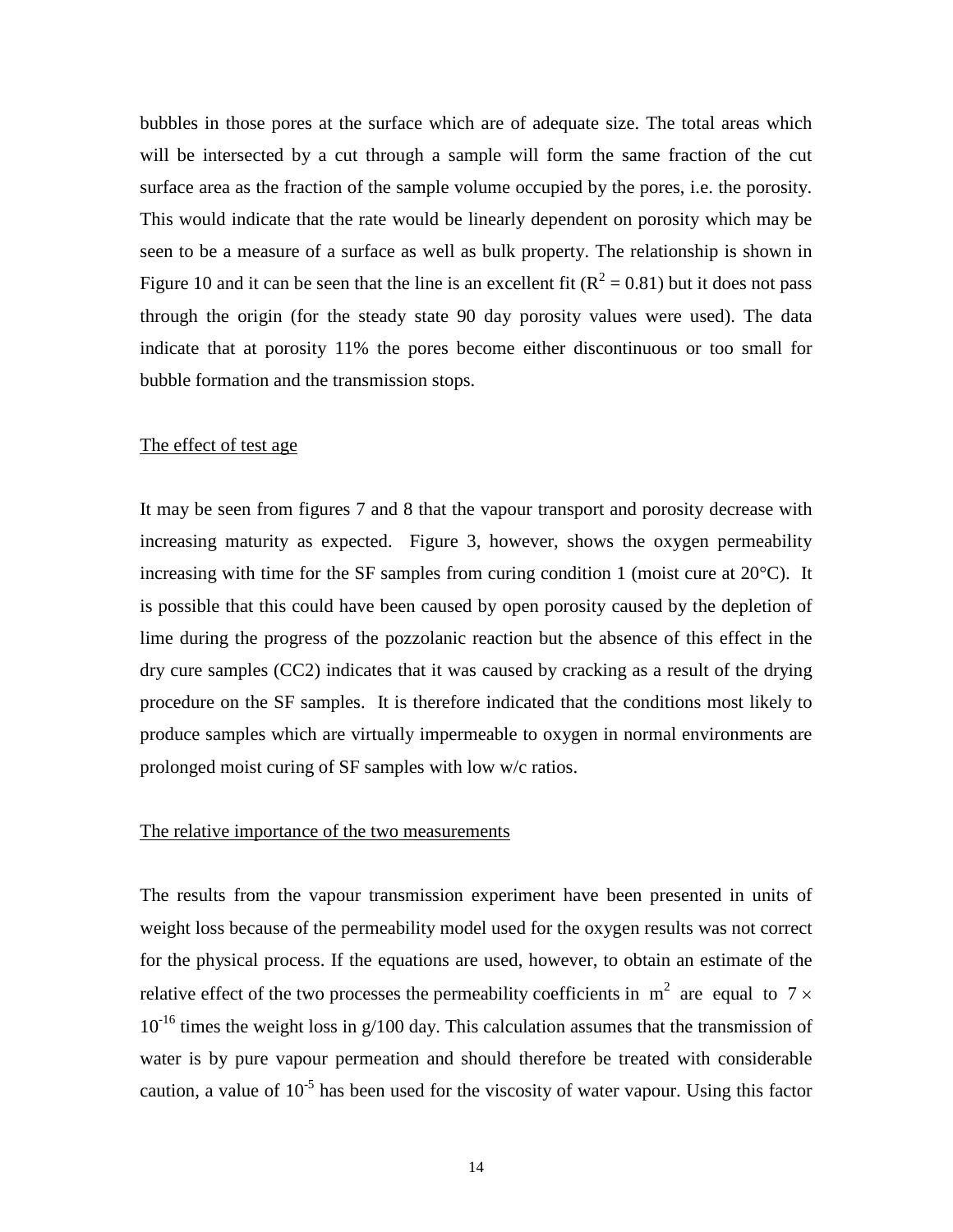the measured water permeabilities lie in the range of  $2 \times 10^{-15}$  to  $21 \times 10^{-16}$  while the oxygen permeabilities lie in the range of  $10^{-15}$  to  $10^{-21}$ . These results imply that the transport rates of water and oxygen in the control mixes are similar but the use of the SF with a low water cement ratio (mix A) could cause the permeability to oxygen to become significantly lower than that for water. The major increase in the sensitivity to different curing regimes shown in Figure 3 is, however, a cause for concern if this property is to be used. In particular the increase in permeability with curing time for both SF mixes in Curing Condition 1 (20°C) is of interest.

The observed sensitivity of the water vapour transport rates to the different curing conditions will have been reduced by the effect of continuing hydration during the experiments.

#### The effect of water vapour on the oxygen permeability

All of the samples tested for oxygen permeability in this work were dried before testing. Measuring gas permeabilities at other humidities is difficult because both the samples and the gas to be permeated through them must be equilibrated to the required humidity at the start of the test and the entire system must be sealed from the atmosphere during the test to prevent drying. Preliminary results from experiments of this type have been reported (Atkinson et. al. (17)) and show the permeability of a grout falling from 3 x  $10^{-16}$  when dry to 3 x  $10^{-18}$  at 75% RH and to below  $10^{-21}$  at close to 100% RH. If a similar effect was observed with samples of mix A where the permeability is already low the effect would create an almost impermeable barrier to oxygen.

#### The effect of the corrosion rate

Inhibition of corrosion due to lack of oxygen is only usually observed in structures submerged in a substantial depth of water. In the laboratory it is very difficult to observe because the oxygen included in the original mix is sufficient to sustain corrosion for experimental timescales. It is possible, however, that SF concretes could be sufficiently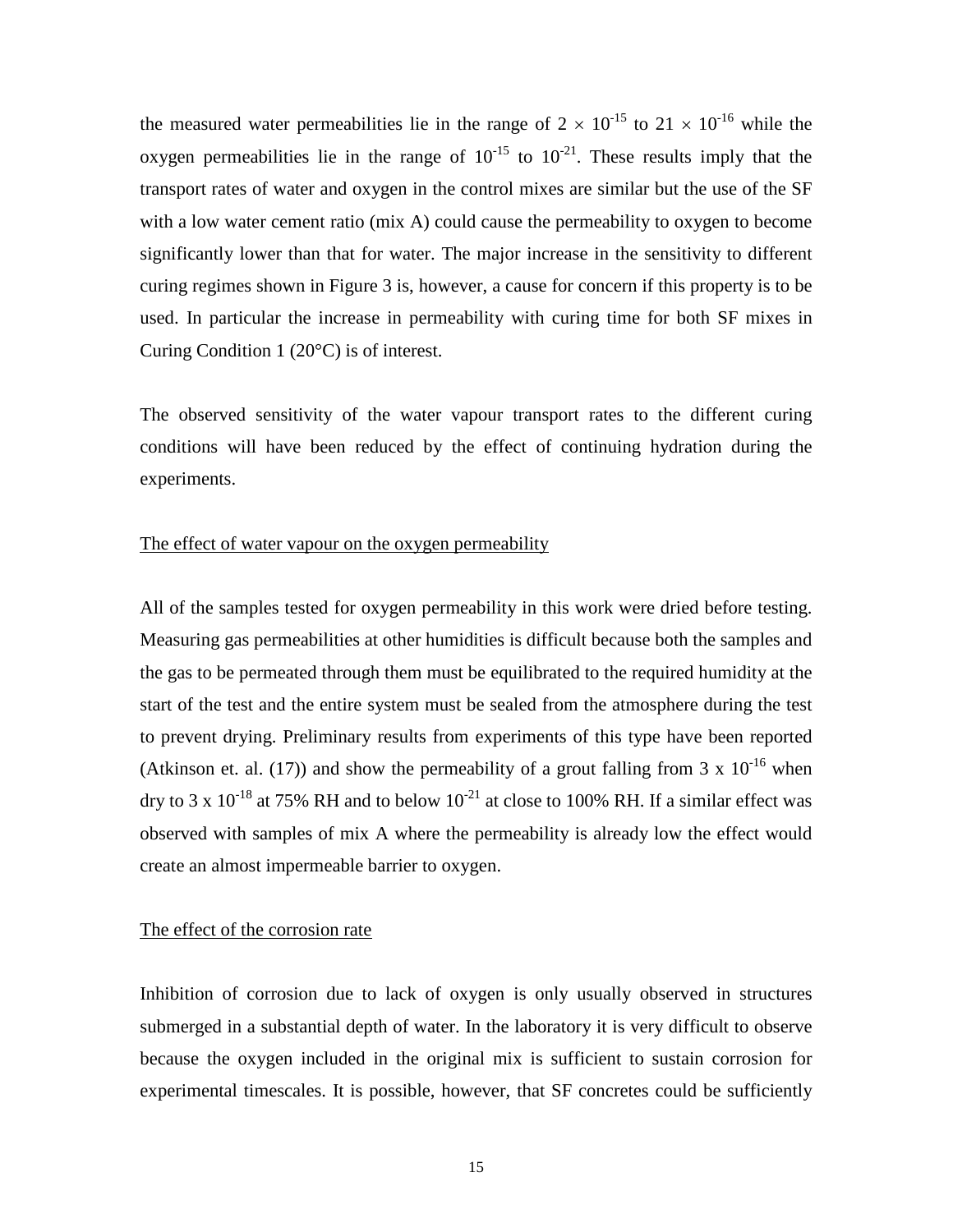impermeable to control corrosion in this way. The effect of the SF on water vapour transport is substantially less significant and therefore unlikely to reduce corrosion.

# **CONCLUSIONS**

- 1. Transport of oxygen through dry cementitious samples is accurately described by the Darcy equation and the measured permeabilities vary over a substantial range of values.
- 2. The rate of transport of water vapour was not found to vary greatly for the different samples and was proportional to the porosities of the samples.
- 3. The results indicate that under the correct conditions SF could be used to make a material which is almost impermeable to oxygen.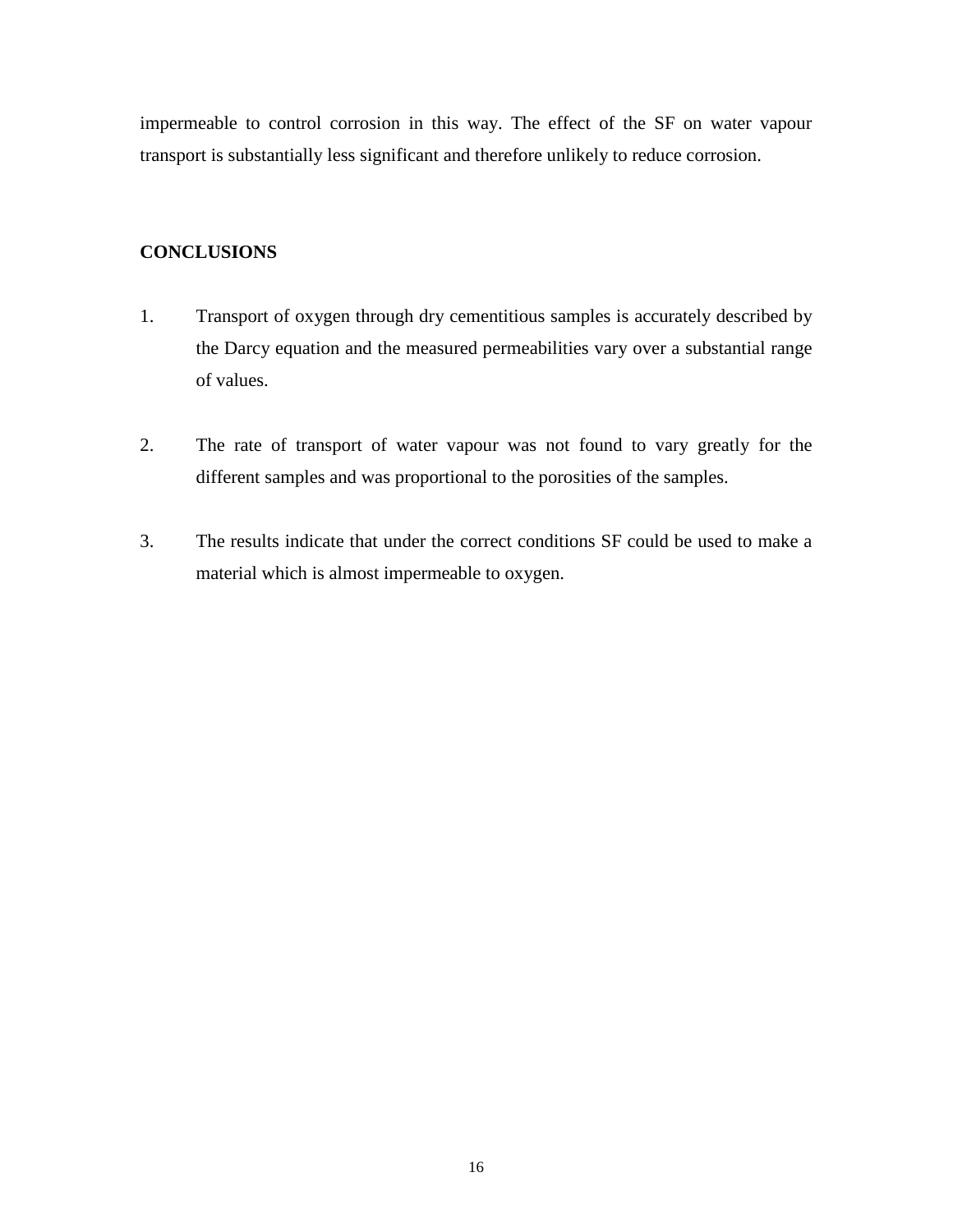#### **REFERENCES**

#### 1. Gjorv O E

Durability of concrete containing condensed silica fume.

ACI publication SP-79. Proceedings of the first international conference on the use of fly ash, silica fume, slag and other mineral by-products in concrete. Canada 1983, pp.695-708.

- 2. British Standards Institute. British standard 882, 1201. Part 2. 1973. Aggregates from natural sources for concrete. BSI London.
- 3. Cabrera J G and Lynsdale C J A simple gas permeameter for the measurement of concrete permeability. Magazine of Concrete Research, Vol. 40, No. 144, September 1981.

# 4. Lawrence C D.

Durability of concrete: molecular transport processes and test methods. Cement and Concrete Association, Technical Report 544, 1981.

# 5. Lawrence C D.

Measurements of permeability. Proc. 8th Int. Congress on the Chemistry of Cement, Rio de Janeiro 1986. FINEP, 1986, Vol V. pp. 29-34.

6. Bamforth P B.

The relationship between permeability coefficients for concrete obtained using liquid and gas. Magazine of Concrete Research, Vol. 9, 1987, pp. 3-11.

#### 7. Nagataki S and Ujike I.

Air permeability of concretes mixes with fly ash and silica fume ACI publication SP91, Proceedings of the 2nd Int. CANMET/ACI Conference on the Use of Fly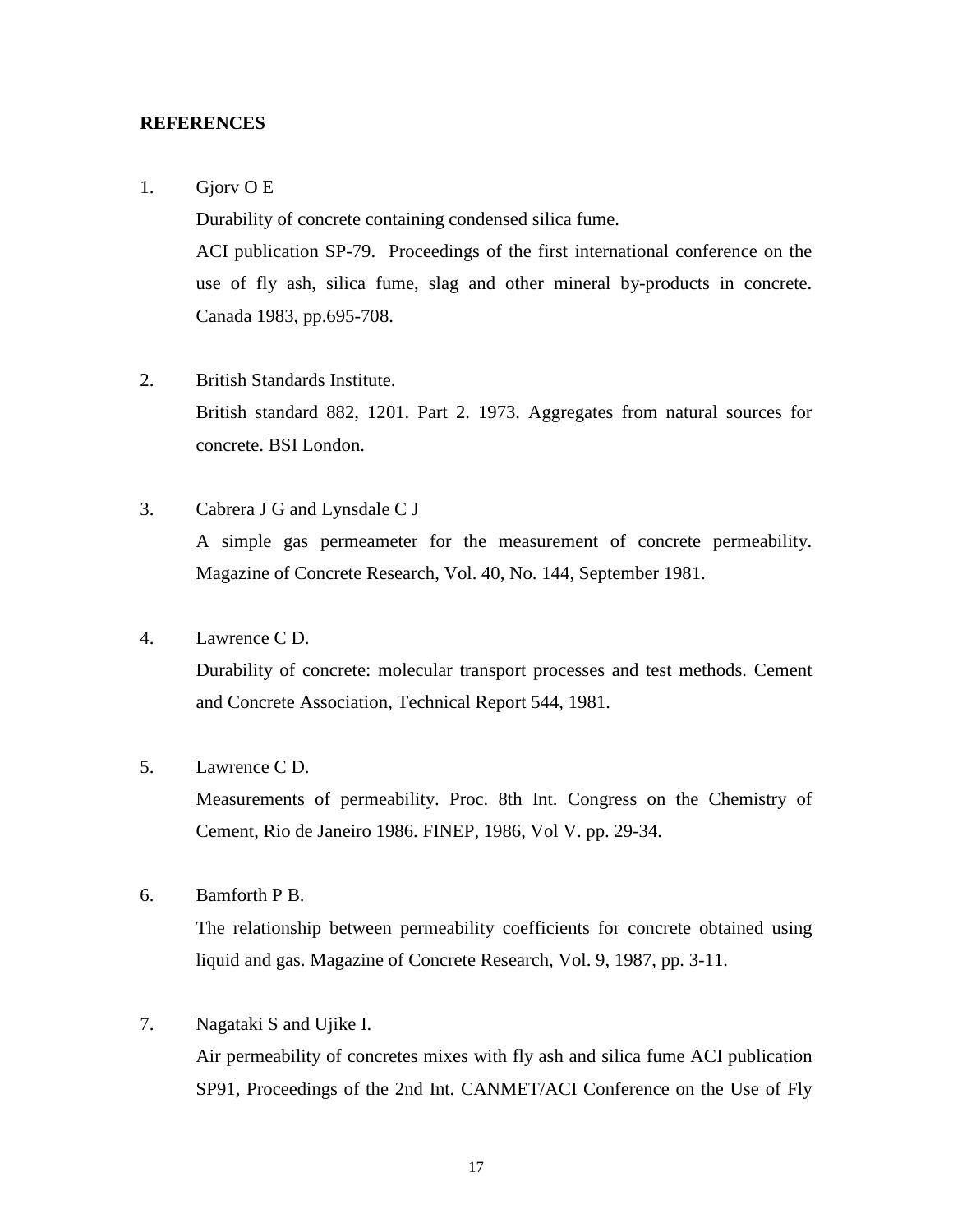Ash, Silica Fume, Slag and Natural Pozzolans in Concrete. Madrid, 1986, pp. 1049-1068.

- 8. Sneck T and Oinonen H. Measurements of pore size distribution of porous materials. The State Institute for Technical Research, Finland, unpublished report, 1970.
- 9. Henry R L and Kurtz G K. Water vapour transmission of concrete and of aggregates. U S Naval Civil Engineering Laboratory, Pot Hueneme, California, June 1963.
- 10. Woodside W. Water vapour permeability of porous media. Canadian Journal of Physics 37, No. 4, 1959, pp 413-416.

### 11. Wierig H-J.

Die Wasserdampfdurchlassigkeit von Zementmortel und Beton. Zement-Kalk-Gips 18, No. 9, Sept 1965, pp. 471-482.

# 12. Spooner D C.

The practical relevance of mechanisms of water and water vapour transport in porous building materials. Autoclaved Aerated Concrete, Moisture and Properties, ed. Wittman F H. Elsevier Scientific Publishing, 1983, pp. 27-41.

13. Mills R H.

Mass transfer of water vapour through concrete. Cement and Concrete Research, Vol. 15, 1985, pp.74-82.

14. Bazant Z P and Najjar L J.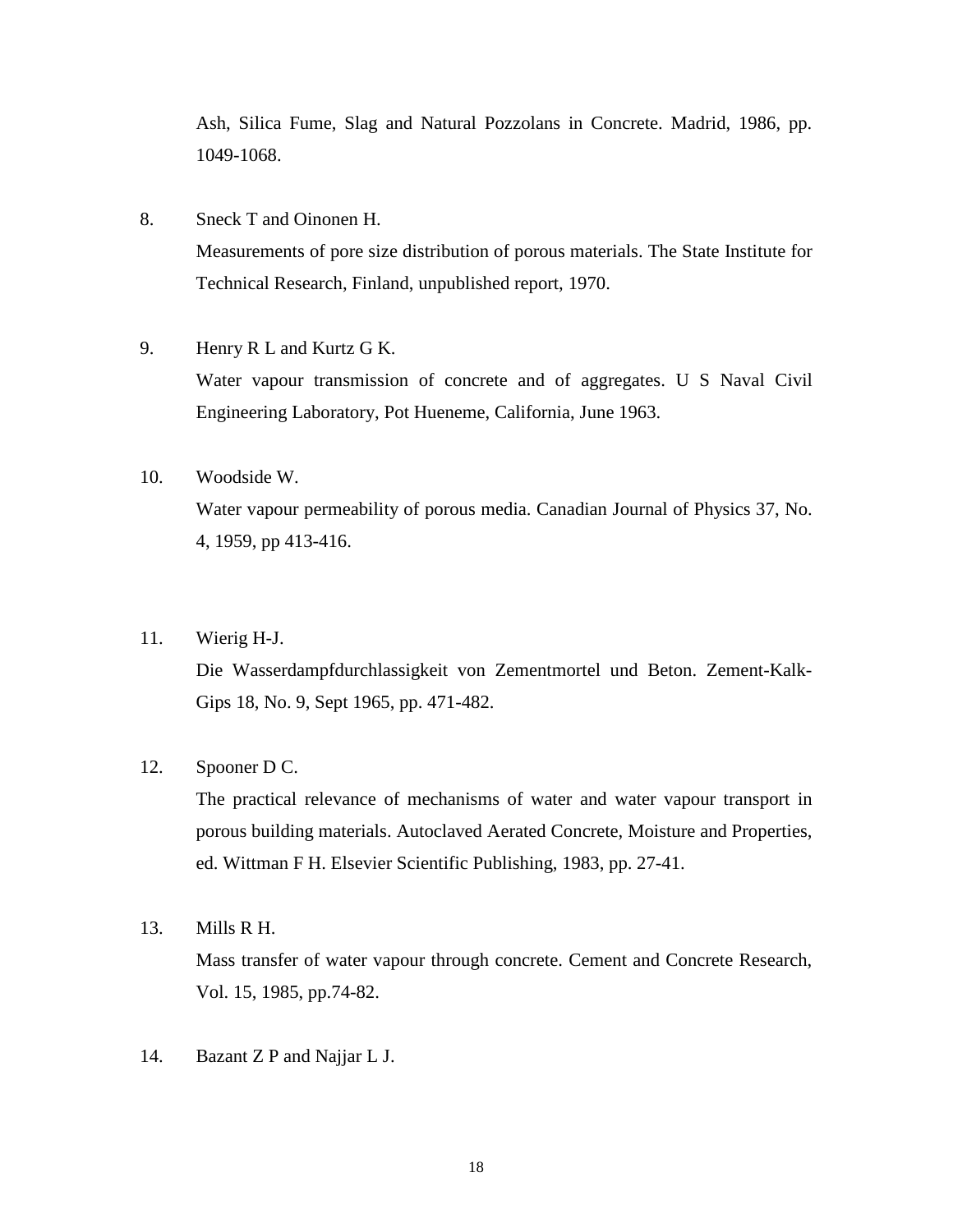Non-linear water diffusion in non-saturated concrete. Materiaux et Constructions Vol. 5, No. 25, 1972, pp. 1-8.

15. Rose D A.

Water movement in unsaturated porous material. Rilem Bulletin, No. 29, Dec. 1965, pp. 119-124.

16. Powers T C.

Physical properties of cement paste and concrete. Washington D C, 1960, pp. 577-613.

17. Atkinson A, Claisse P A, Harris A W and Nickerson A K. Mass transfer in water saturated concretes. Material Research Society Symposium Proceedings. Scientific Basis for Nuclear Waste Management XIV, Boston, pp. 741-749. Vol 176 1990..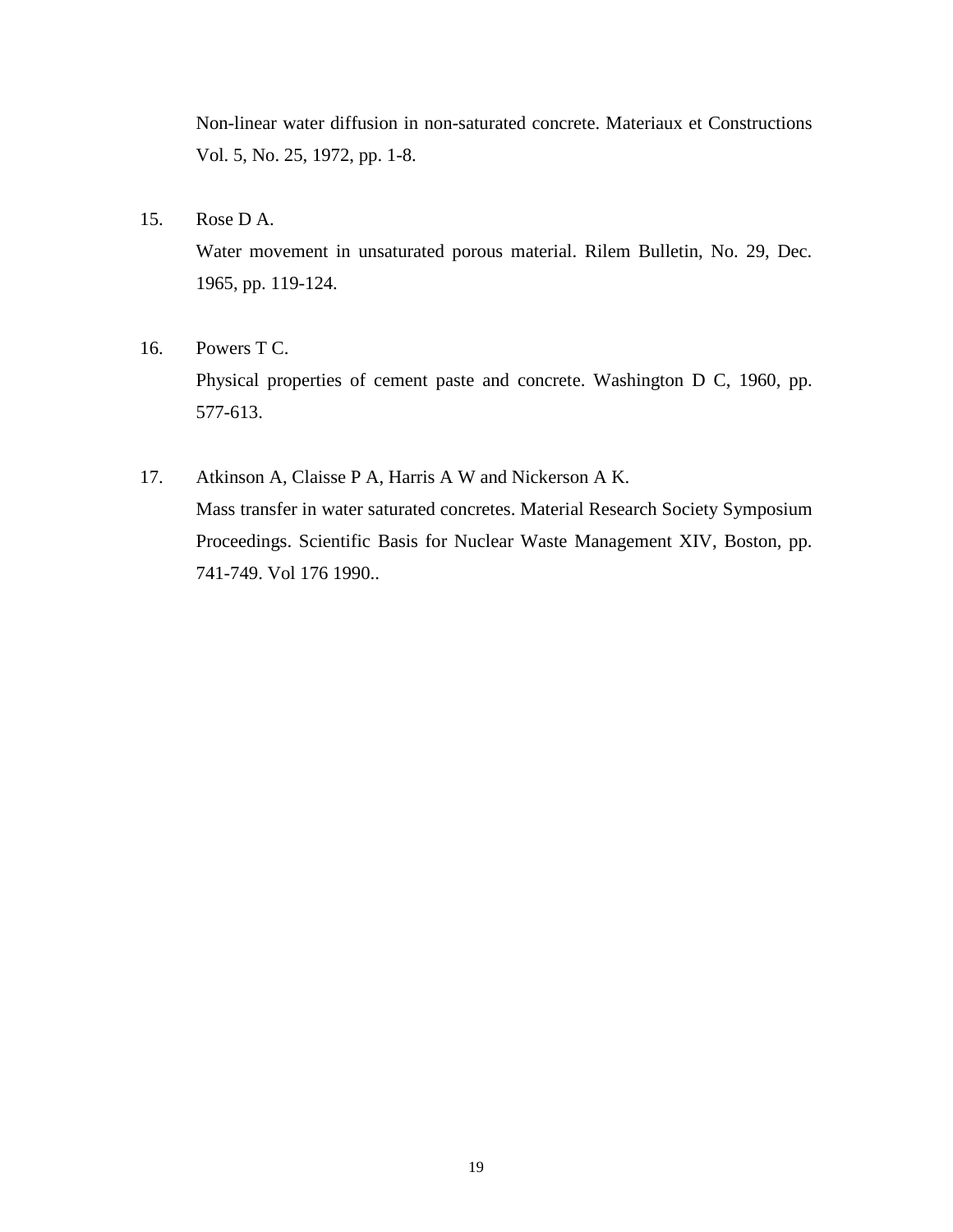

Figure 1. Leeds Gas Permeameter.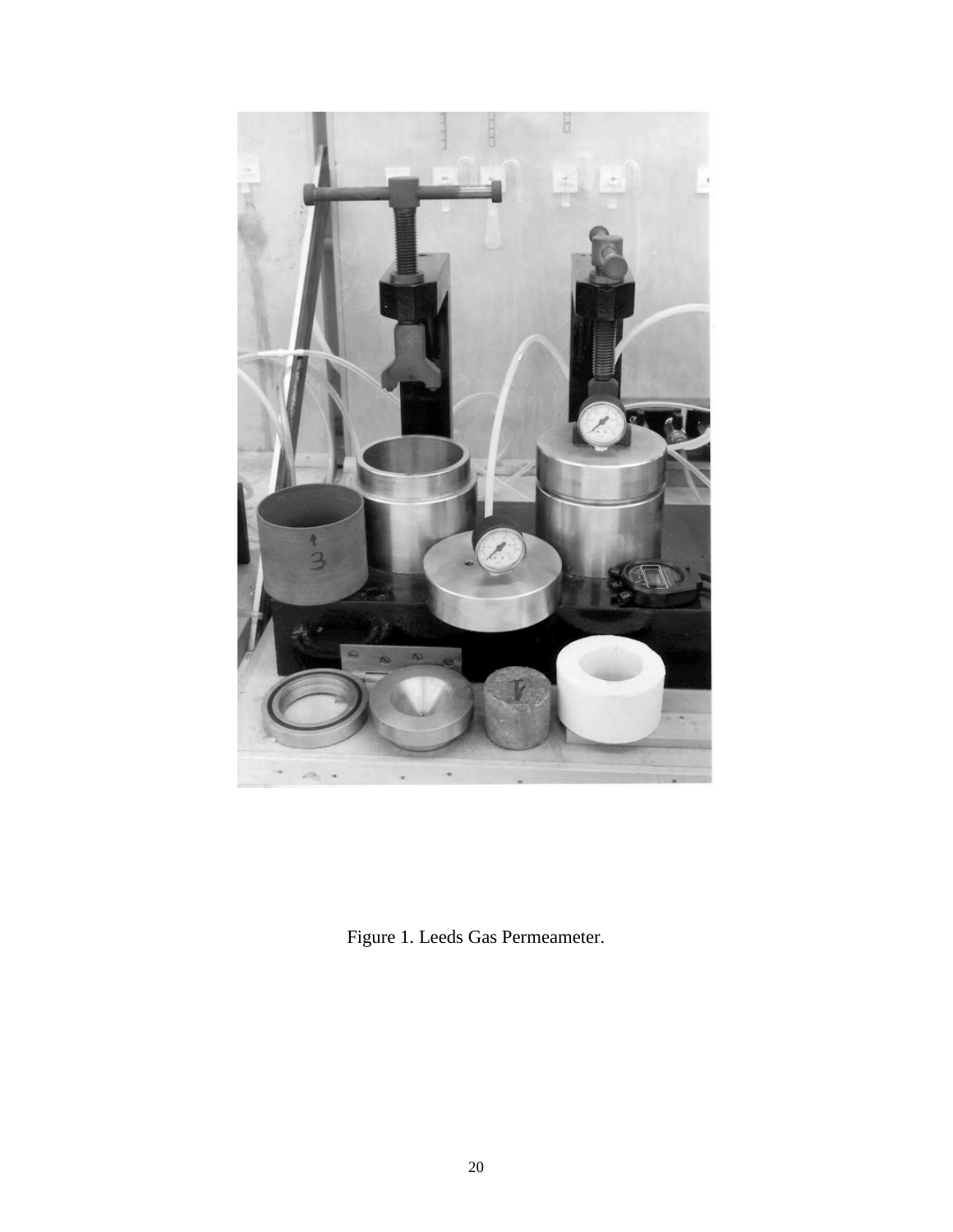

Figure 2. Relationship between measurements of the oxygen permeability K made at 1 atmosphere pressure drop and those at 2 atmospheres. The line drawn is that of equality  $(Y=X)$ .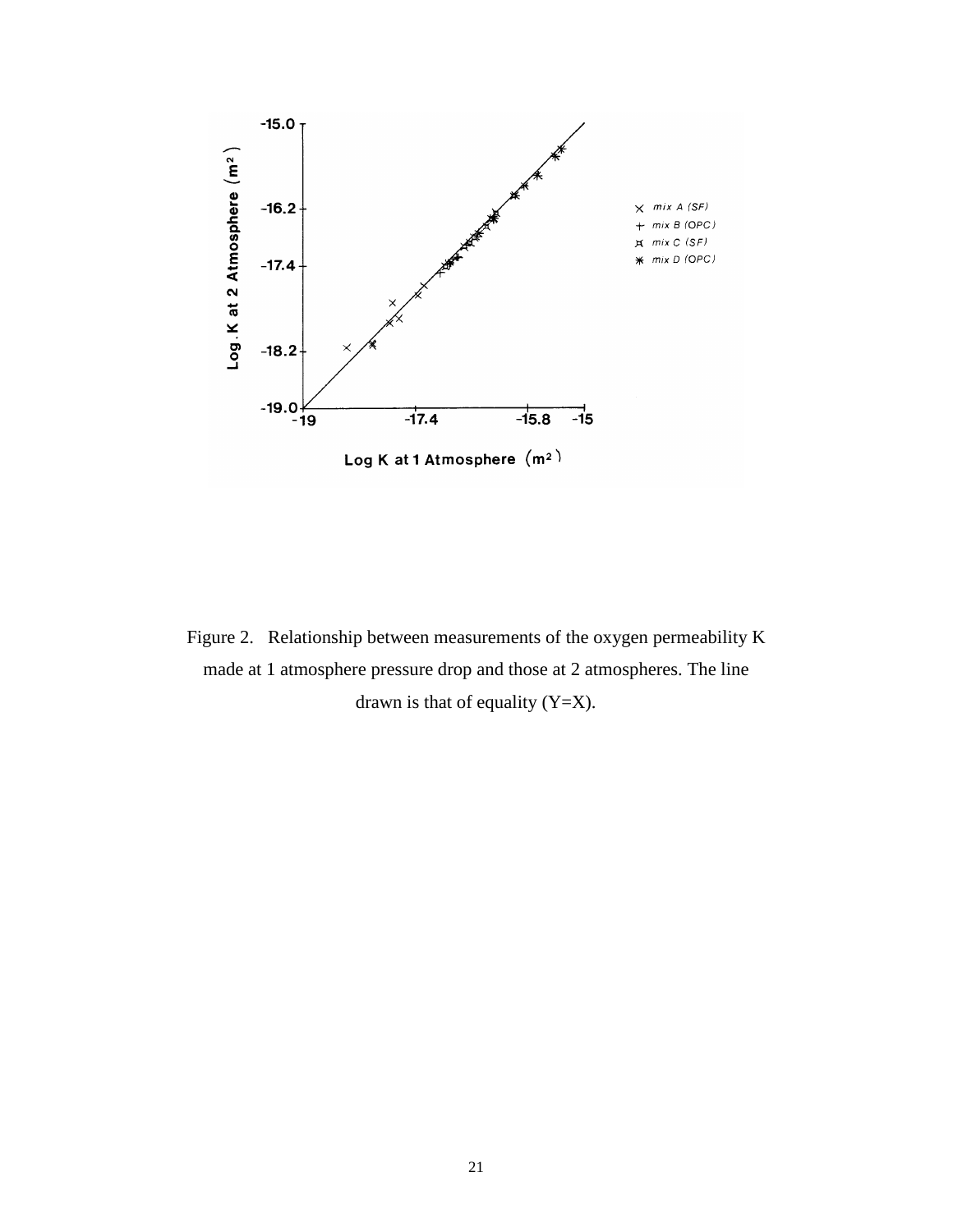

Figure 3. Oxygen permeability K calculated from an average of the readings at 1 and 2 atmospheres.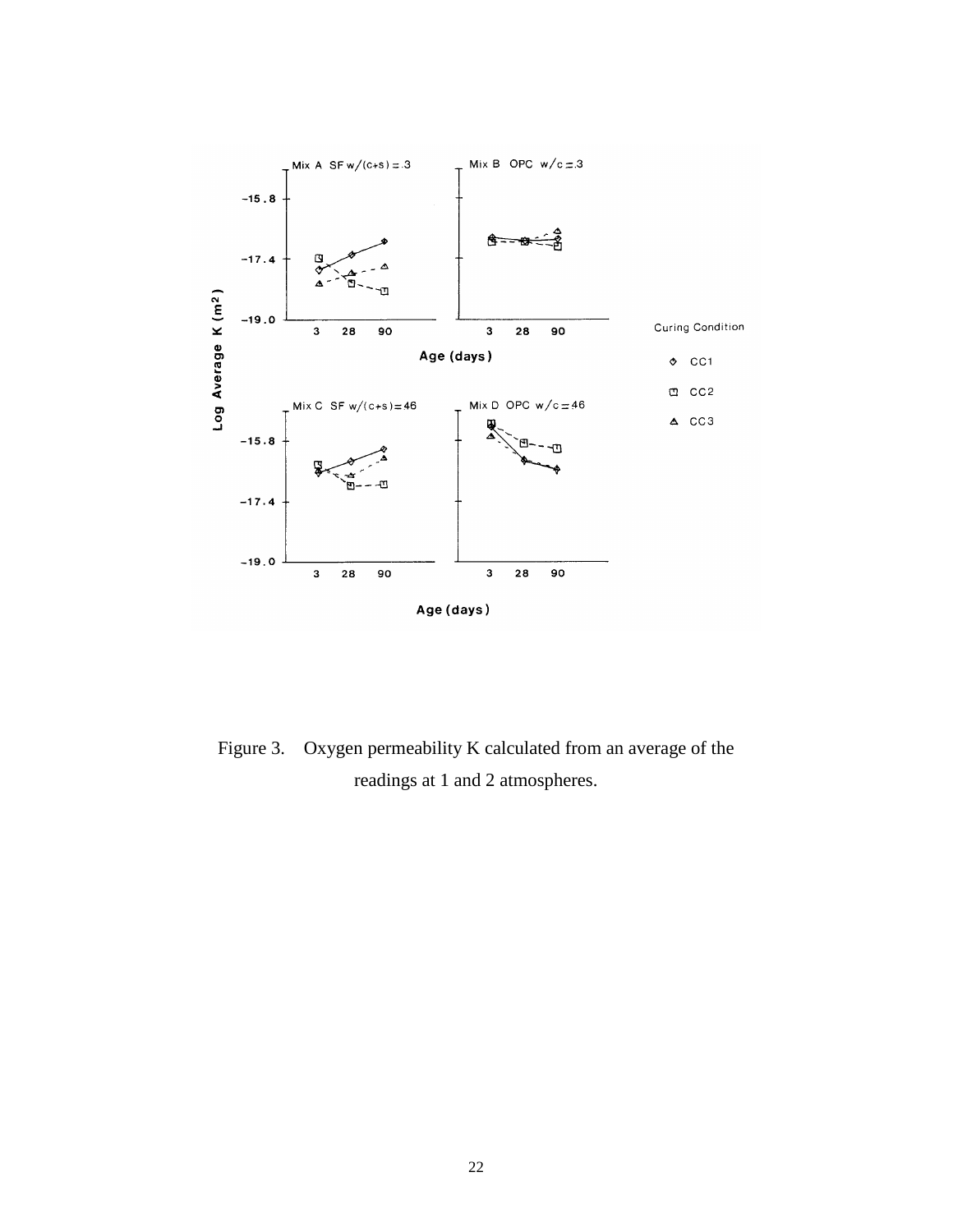

Figure 4a. Detail of bottle for vapour transmission measurement.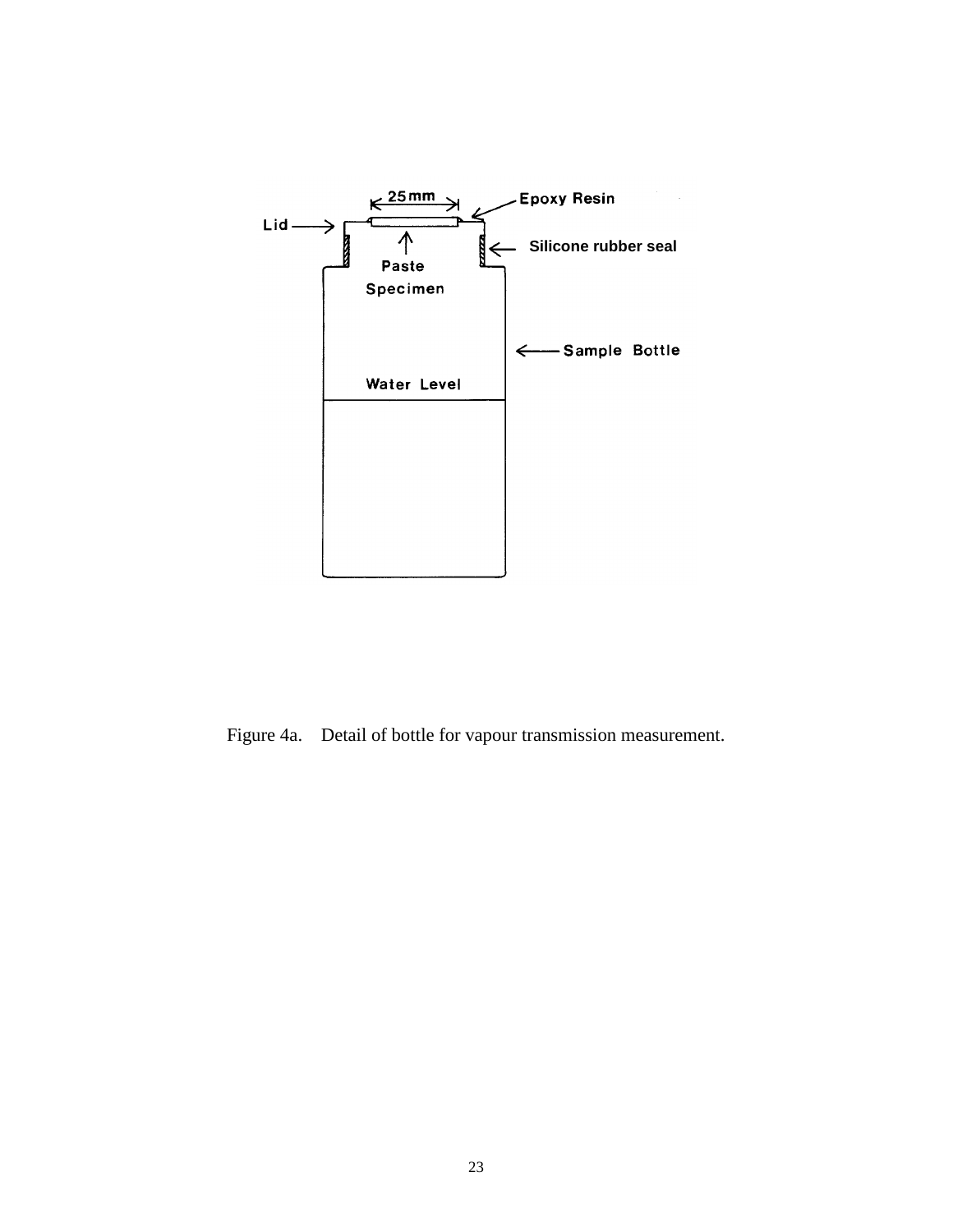

Figure 4b. Details of container.

*Container 1:* Open to the atmosphere in a room controlled at 70% RH

*Container 2:* Sealed with a quantity of sodium dichromate in the bottom to give an RH of 55.2% (Sneck and Oinonen (7)).

*Container 3:* Sealed with a quantity of lithium chloride to give an RH of 12.4%.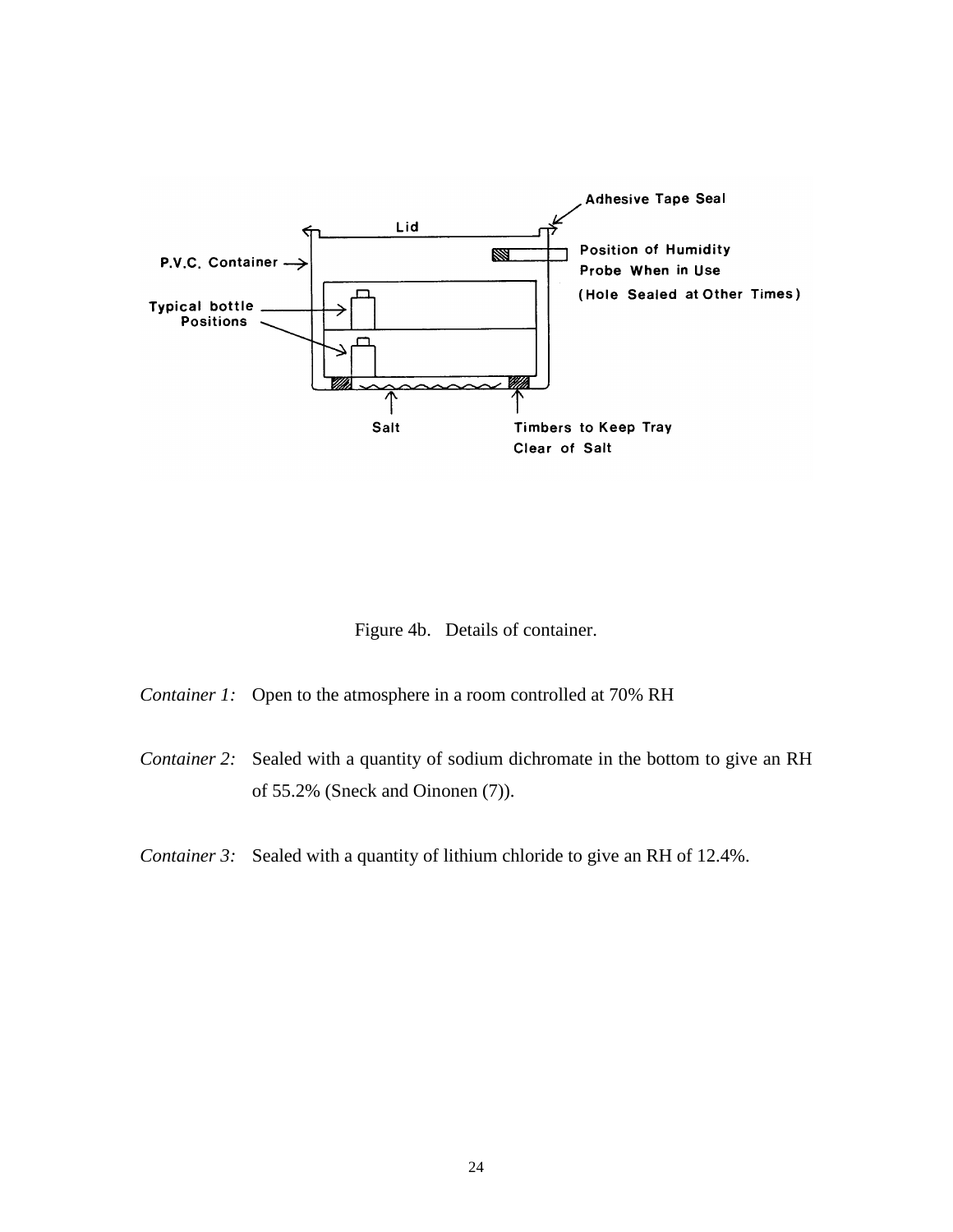

Figure 5. Typical outputs for vapour transmission Mix C, Container 1, CC1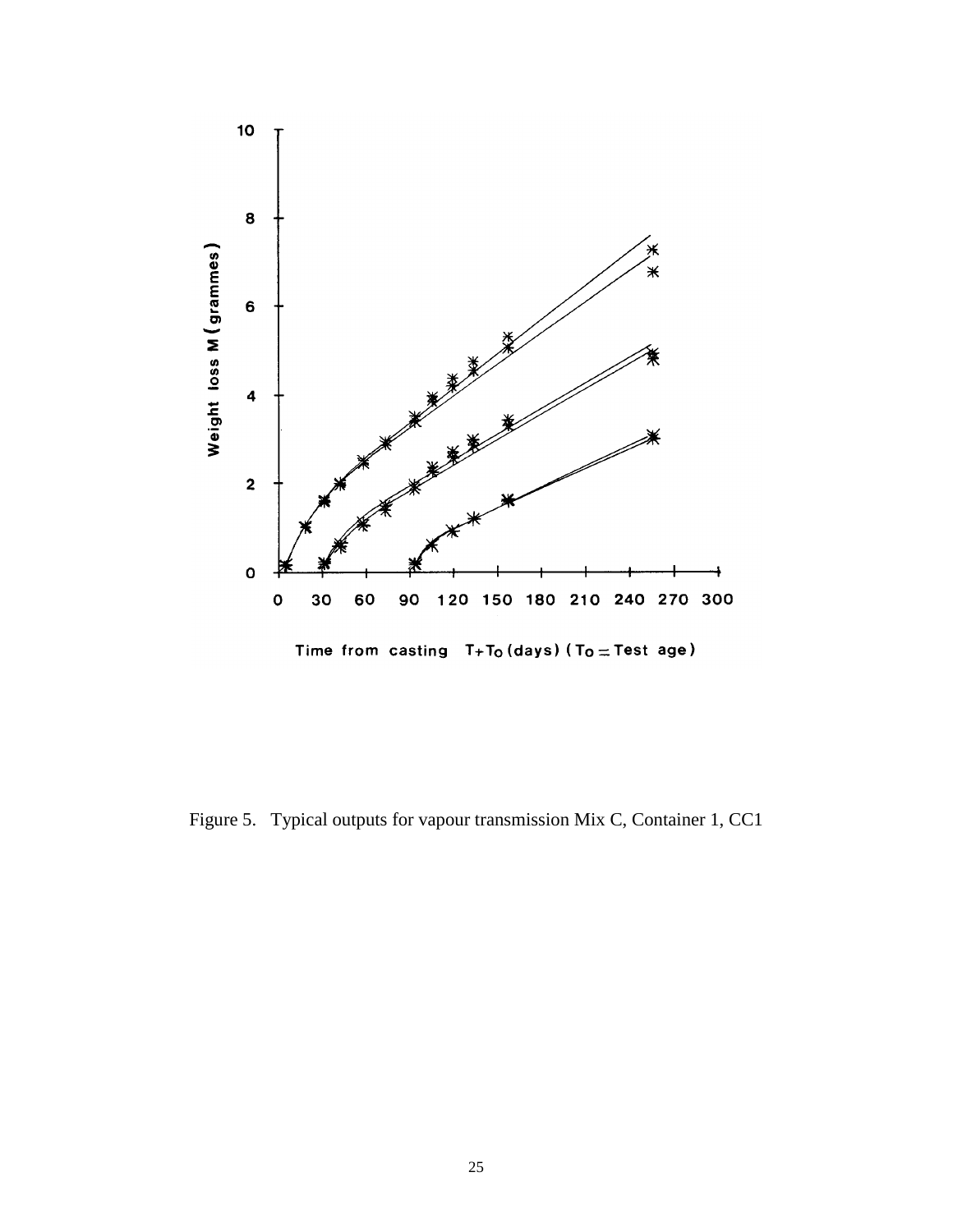

Figure 6. Relationship between the weight losses of equivalent samples in the different containers.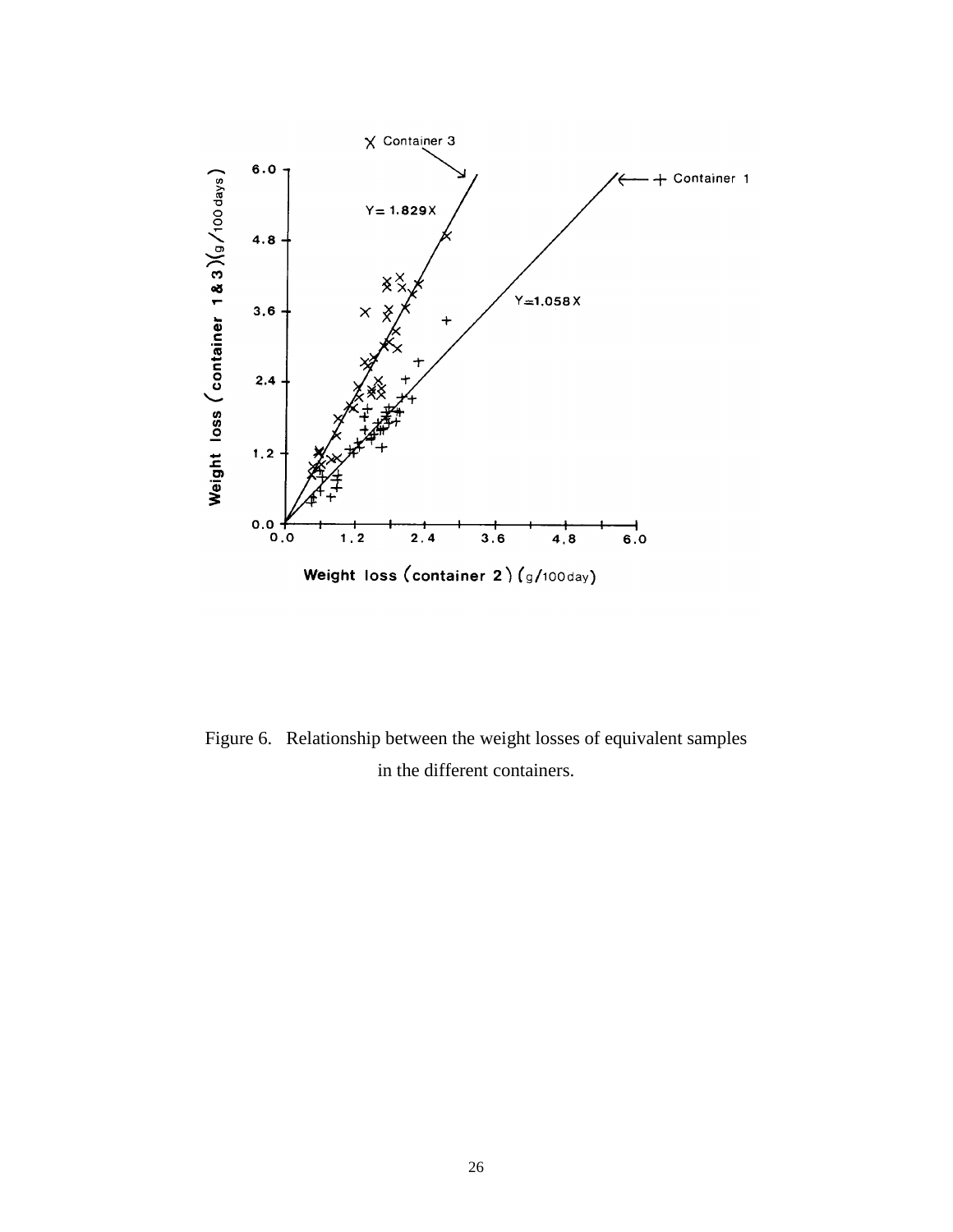

Figure 7. Average weight loss from the three containers (all normalised to the same average as container 2).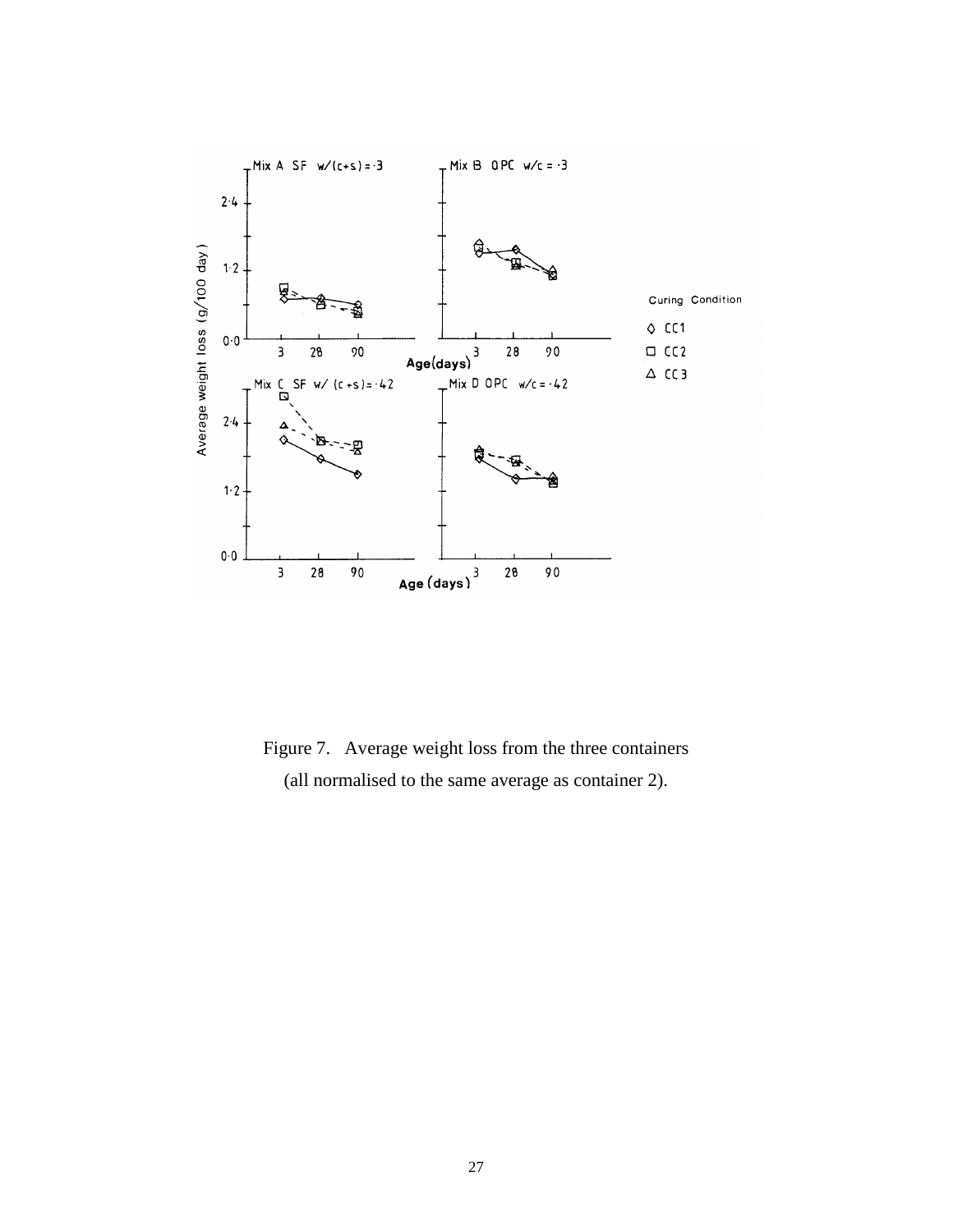

Figure 8. Porosity results for paste samples (obtained by helium intrusion).